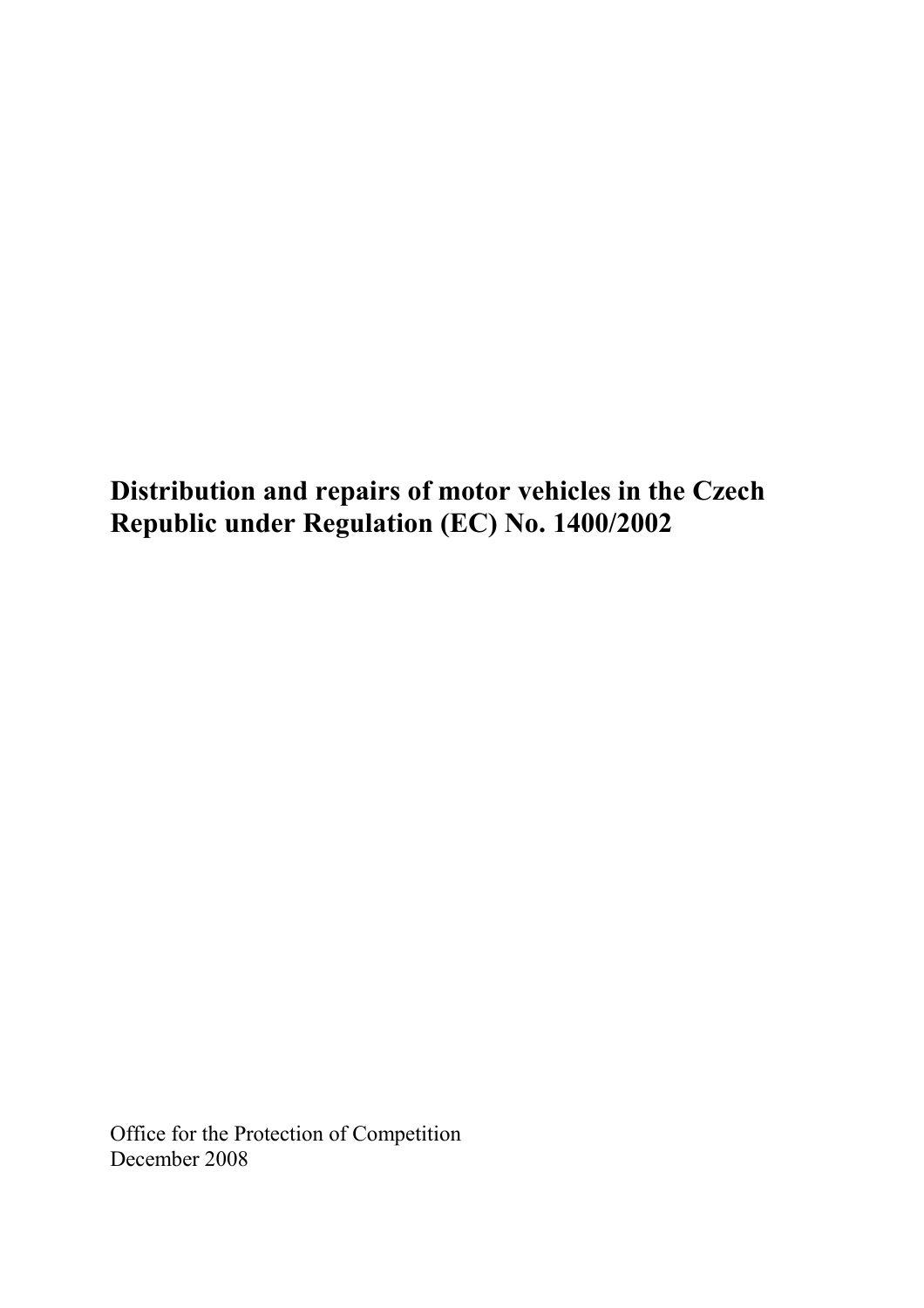#### 1. INTRODUCTION

#### 1.1 Introduction to the issue

 The sector of distribution and repairs of motor vehicles is one of the areas that are extremely important for European consumer. In the European Union, the specific issue of distribution and repairs of motor vehicles is regulated by Commission Regulation (EC) No. 1400/2002 of 31 July 2002 on the application of Article 81(3) of the Treaty<sup>1</sup> to categories of vertical agreements and concerted practices in the motor vehicle sector (hereinafter also "Regulation" or "Regulation No. 1400/2002"). The Regulation covers vertical agreements regarding conditions under which parties may buy, sell or resell motor vehicles, spare parts for motor vehicles or repair and maintenance services for motor vehicles. In the Czech Republic, the Regulation became effective on 1 May 2004<sup>2</sup>. Before the Regulation became an integral part of the Czech legal order, the legal problems of competition in the motor vehicle sector were regulated by the Notice of the Office for the Protection of Competition No. 31/2003 Coll., on permission of a general exemption from the prohibition of agreements disturbing competition according to Section 3, paragraph 1 of the Act<sup>3</sup> for certain types of vertical agreements on the distribution and repairs of motor vehicles.

#### 1.2 Reasons, form and objectives of the survey

 For the time both enactments regulating the protection of competition have been in force in the specific sector of motor vehicles, the Office for the Protection of Competition (hereinafter also referred to as  $h$ the Office") solved tens of instigations relating to this area. Some of these instigations resulted in initiating of the administrative proceedings<sup>4</sup>. In the second half of the year 2006, the European Commission acquainted the Office with the results of the study titled "Developments in Car Retailing and After-sales Markets under the Regulation", which was carried out for the European Commission by the consultancy company London Economics (hereinafter referred to as "the Study").<sup>5</sup>

 Following the abovementioned, the Office had concluded that it was necessary to take actions that would contribute to a closer mapping of the state of competition environment in the motor vehicle sector, particularly with regard to the objectives for which the Regulation was adopted by the European Commission. The concept of a general questionnaire survey was chosen as the most suitable form to achieve given objective for its greatest predicative value. The respondents chosen were undertakings whose everyday activities are directly affected by the content of the Regulation. Respondents for the purpose of the survey were the members of authorized distribution and repair systems of motor vehicle suppliers.

#### 1.3 Preparatory phase

 $\overline{a}$ 

 Although the large application practice made it possible for the Office to sufficiently identify possible problematic aspects of the motor vehicle sales and repair markets, before

<sup>&</sup>lt;sup>1</sup> Treaty establishing the European Community

<sup>2</sup> It is a so-called direct applicability. The Regulation may be applied to relations without a Community impact from 1 October 2005.

<sup>3</sup> Act No. 143/2001 Coll., on the Protection of Competition and on amandement to certain acts (Act on the Protection of Competition), as amended (hereinafter referred to as "the Act").<br><sup>4</sup> For example, Administrative Proceeding, Ref. No. S 146/04 conducted with the company AuTec Group a.s.

 $5$  Developments in Car Retailing and After-sales Markets under Regulation No. 1400/2002 – explicitly, the study did not deal with the situation in the Czech Republic.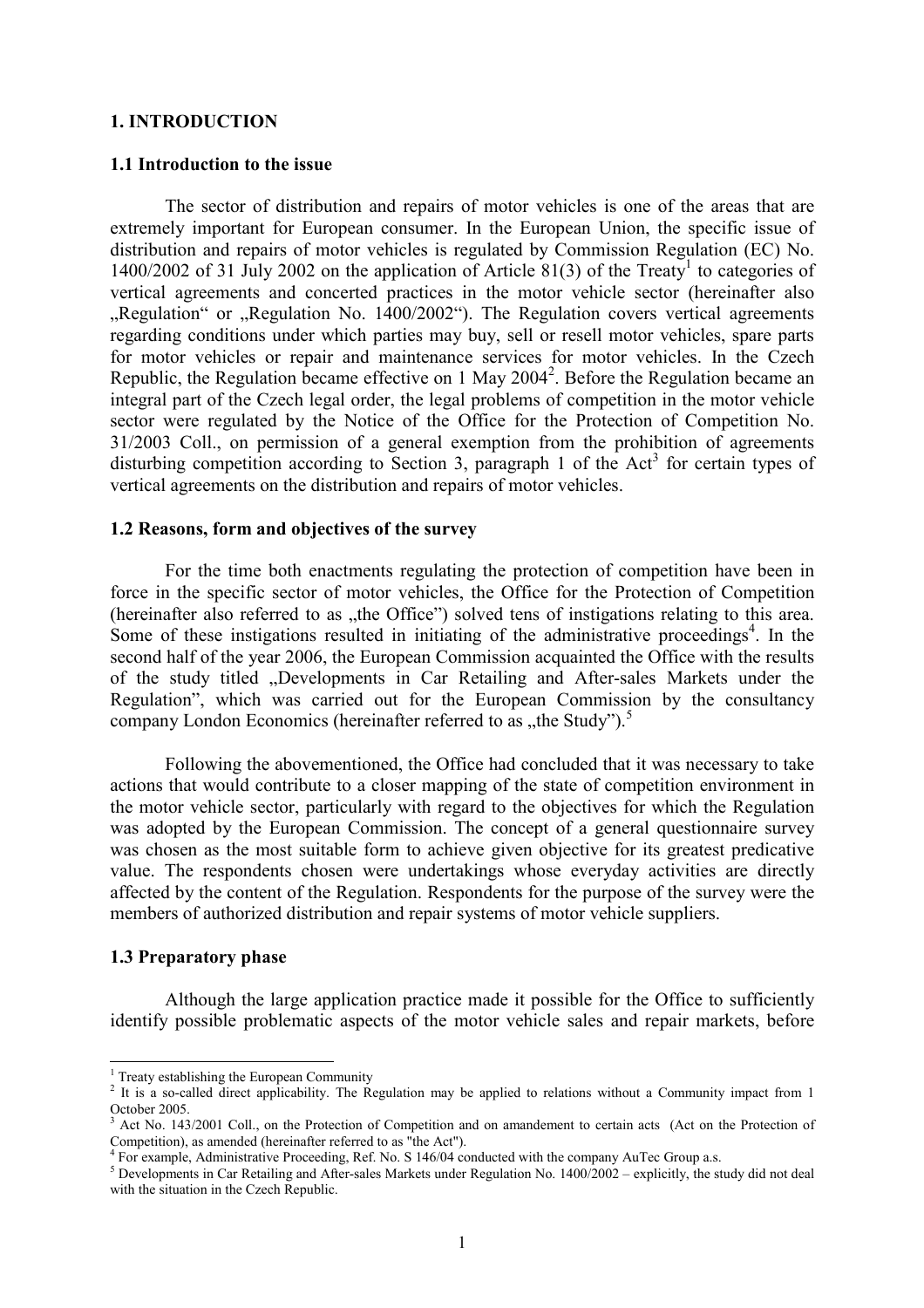starting the survey, the Office had contacted interest groups associating competitors operating in the car industry. The Office addressed the Association of Importers and Manufacturers of Car Parts and Repair Equipment (SISA), the Czech Association for Motor Trades and Repairs (SAČR), the Automotive Industry Association (SAP), and the Car Importers Association (SDA) with a request for their experience and comments relating to the application of the Regulation, as well as the Study. Some of the experience and observations of these organizations, or their members, were taken into account during the formulation of the questionnaire.

#### 1.4 Questionnaire

The questionnaire designed for authorized distributors and repairers of motor vehicles<sup>6</sup> contained a total of 65 questions. It was divided into five sections. The first and the fourth sections were aimed, in particular, at a closer identification of the respondent. The second and the third sections dealt closely with motor vehicle distribution. The fifth section of the questionnaire focused on the provision of repairs and maintenance services for vehicles and related activities. Authorized distributors and repairers had the possibility to choose their answers from 268 pre-formulated answers. In a total of 40 cases, the respondents had the possibility to add more details to their answers. Apart from the hardcopy, the questionnaire was made available also in electronic form on the Office's website.

#### 1.5 The survey

 $\overline{a}$ 

Virtually all authorized distributors of motor vehicles of all<sup>7</sup> brands operating in this country were addressed with the questionnaire. All authorized repairers which operate also authorized motor vehicle distribution were addressed as well. It meant in practice that from July to October 2007, a total of 866 undertakings<sup>8</sup> comprising a distribution network of a total of 22 importers or agents of motor vehicle manufacturers of 34 brands were addressed. As to 31 December 2007, the Office received a total of 397 completed questionnaires sent for 555 addressed undertakings, which in percentage represents a response rate of 71.5 %.

 $6$  For the purpose of this study, the term "motor vehicles" or just "vehicles" means both passenger cars and light commercial vehicles. In relation to the abovementioned objectives of the Study, the diversification of these two categories did not seem useful, so it was abandoned with regard to the least possible administrative load of respondents. This in no way affects the future definition of the relevant markets in the decision-making and application practice of the Office.

Within the survey, the distributors of brands whose after-sales network is only being prepared and the distributors of brands whose domestic market share can be determined as marginal were not addressed.

<sup>&</sup>lt;sup>8</sup> This data includes sales establishments, i.e. the branches of individual distributors. The number or actually addressed distributors is thus lower.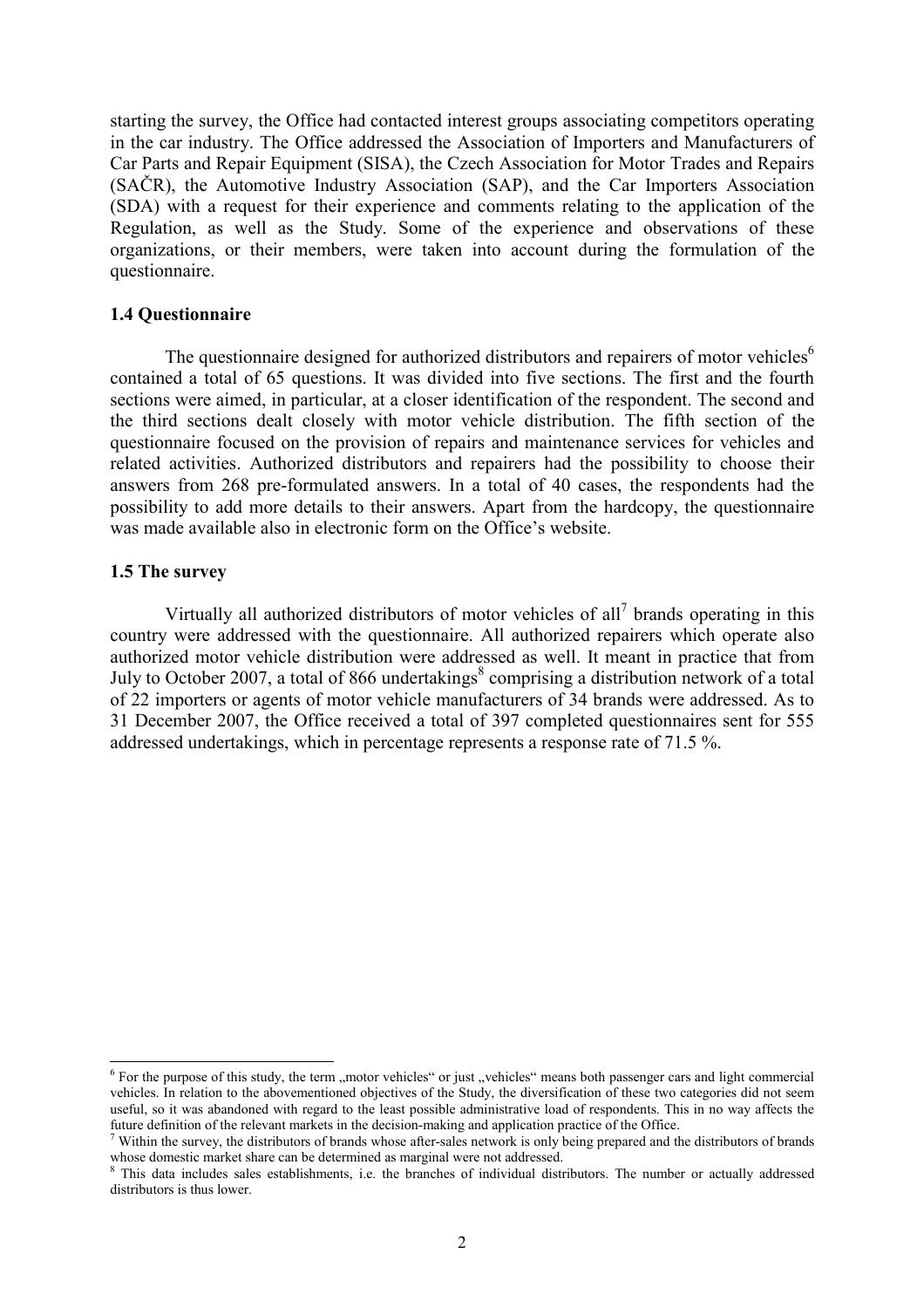| Motor vehicle suppliers whose authorized networks were addressed within the survey <sup>*</sup> |
|-------------------------------------------------------------------------------------------------|
| A.M.T. Group a.s.                                                                               |
| BMW Vetriebs GmbH - organizational unit Czech Republic                                          |
| CITROËN ČESKÁ REPUBLIKA s.r.o.                                                                  |
| CS AUTOLADA spol. s r.o.                                                                        |
| DaimlerChrysler Automotive Bohemia s.r.o.                                                       |
| FIAT ČR spol. S r.o.                                                                            |
| FORD MOTOR COMPANY, s.r.o.                                                                      |
| General Motors Southeast Europe Ltd, organizational unit                                        |
| Honda Česká republika s.r.o.                                                                    |
| HYUNDAI Motor CZ s.r.o.                                                                         |
| Import Volkswagen Group s.r.o.                                                                  |
| KIA MOTORS CZECH s.r.o.                                                                         |
| M Motors CZ s.r.o.                                                                              |
| Mazda Motor Logistics Europe NV, organizational unit                                            |
| Nissan Sales Central & Eastern Europe Kft. – organizational unit                                |
| PEUGEOT ČESKÁ REPUBLIKA s.r.o.                                                                  |
| Renault Česká republika, a.s.                                                                   |
| SUBARU ČR, s.r.o.                                                                               |
| SUZUKI MOTOR CZECH, s.r.o.                                                                      |
| ŠKODA AUTO a.s.                                                                                 |
| TOYOTA MOTOR CZECH spol. s r.o.                                                                 |
| Volvo Auto Czech, s.r.o.                                                                        |

\*) The companies are in alphabetical order and their names are valid as to July 1, 2007.

# 2 MOTOR VEHICLES SALE

 $\overline{a}$ 

# 2.1 Distribution networks in general

 The authorized distribution networks of motor vehicle manufacturers or their agents operating in the Czech Republic (hereinafter also as "the importers" or "the suppliers") can be characterized in most cases as relatively experienced. 66.3 % of the authorized distributors have been engaged in the sale of motor vehicles (further also "vehicles") for 10 and more years.<sup>9</sup>

 Over 87 % of the distribution networks members deal with, apart from the sale of new vehicles, the sale of used vehicles.<sup>10</sup> There are various reasons why some distributors do not sell used vehicles. Most of the respondents gave reasons for not selling used vehicles by insufficient sale capacities.

 As regards the trend in the development of distribution networks or the development of the number of distribution network members, this can be considered stable to growing. The development of their own distribution networks in the last years was marked as stable by 50.6

 $9$  Unless otherwise stated, a sales (distribution) network in the further text stands for an authorized distribution network and a distributor stands for an authorized distributor.

<sup>&</sup>lt;sup>10</sup> Thereinafter, motor vehicles or vehicles stand solely for new vehicles.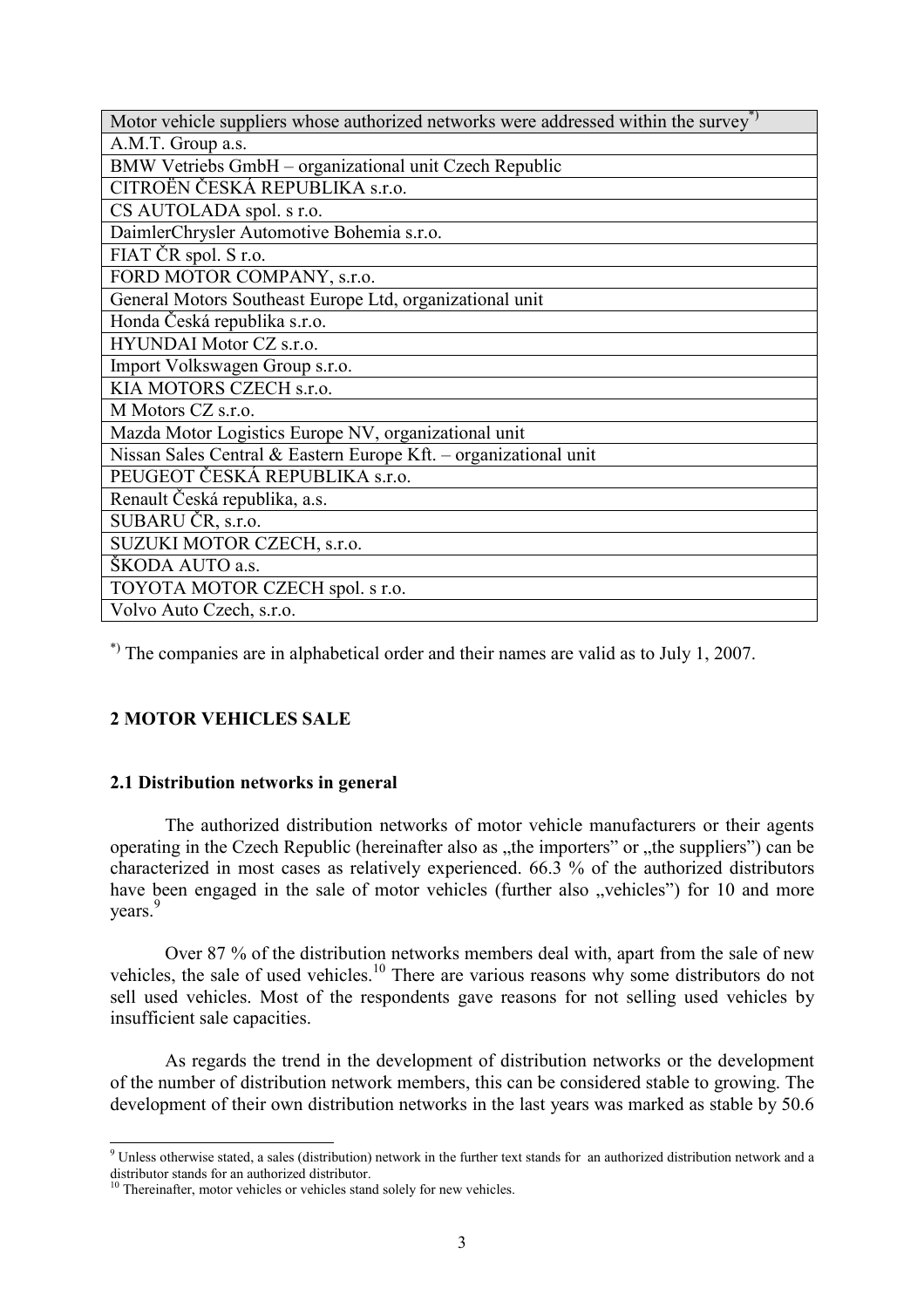% of distributors. Nearly one third of the respondents state that the number of members of their distribution network has been growing in the last years. Less than 9 % of distributors have expressed the opposite opinion.

## 2.2 Purchase and sale of vehicles

l

 Over 70 % of the Czech distributors sold more than 100 vehicles in 2006. Almost 5 % of the motor vehicle distributors have such a sale capacity available enabling them to sell more than 1000 vehicles a year.

 The trend in the development of vehicle sales in the last years can be generally considered positive. More than 51 % of the respondents stated that their sales have been growing in the last years. According to almost 26 % of the distributors, their sales in the last years could be considered stagnant. Only fewer than 16 % of distributors state that the numbers of vehicles they have sold have had a downward trend in the last years.

Distributors purchase the decisive majority of the total sold vehicles via importers. The prevalence of vehicles purchased via an importer over the total sold vehicles was explained by distributors most often by their necessity to have stock and demonstration vehicles available. Conversely, cases when distributors sold more vehicles than they purchased via an importer were explained by the respective distributors by purchasing vehicles from third parties.

 In the cases when a distributor is not able, for any reason, to cover the current sales demand, the distributor most often addresses another member of the domestic distribution network with a request for the supply of vehicles. In 2006, distributors also purchased vehicles from members of a foreign distribution network. Among other undertakings from which Czech distributors purchased at least one vehicle in 2006 there are particularly undertakings specialized in importing vehicles, i.e. independent importers.

 Distributors only supply vehicles outside the Czech Republic in very limited amounts. Most of the respondents stated that they did not sell a single vehicle abroad in 2006. Almost 88 % of the distributors whose exports were zero in 2006, explained this state by the fact that there was no demand for vehicles supplied by them from foreign customers. This reason corresponds also to the other answers in which distributors expressly state that the price level of vehicles sold in the Czech Republic is higher than abroad.

# 2.3 Barriers to entry to an authorized distribution network and barriers to sell multiple brands

 The most frequently mentioned factor which could discourage the current members of distribution networks from reapplying for membership in a distribution network is investment demand. The financial demand relating to establishing and operating a car shop as one of the possible barriers to entry is perceived by more than three fourths of distributors. From the view of distributors, another potential barrier is a decreasing profitability of this type of business. Specifically, this factor is regarded as problematic by 62 % of the respondents.

As regards the sale of multiple brands<sup>11</sup>, or factors making the sale of multiple brands<sup>12</sup> difficult, the largest number of distributors (59 %) include large costs connected with

<sup>&</sup>lt;sup>11</sup> Making deal in multiple brands easier, so-called multi-branding, is one of the objectives of Regulation No.  $1400/2002$ .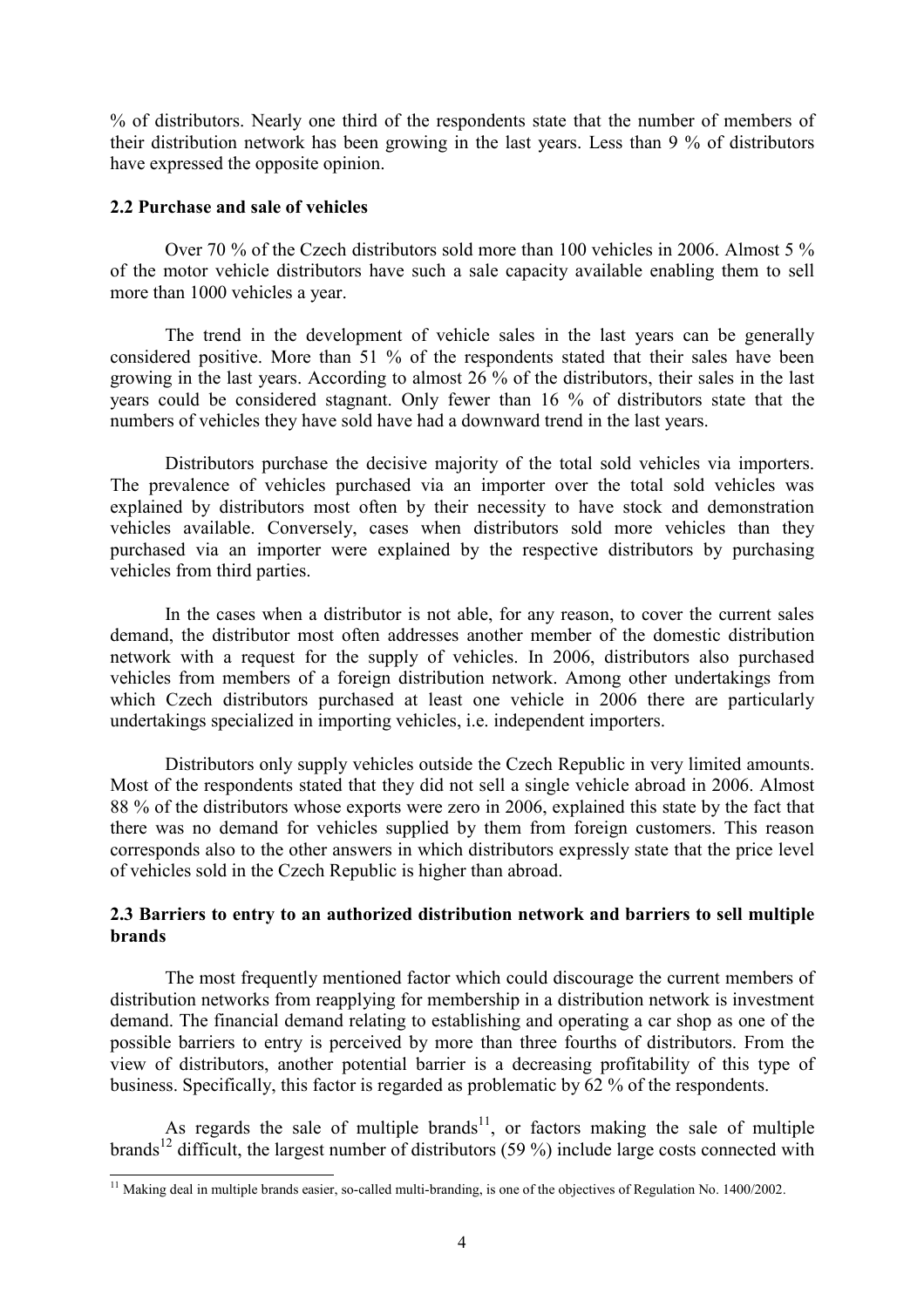an extension of sale by another brand among the reasons why they prefer selling single-brand vehicles. Almost 28 % of distributors gave loyalty to a brand as one of the reasons why they sell vehicles of only one brand. Almost the same number of distributors (27 %) gave insufficient sales capacities as the reason for selling vehicles of one brand or brands produced within one group.

 According to the distributors, the sale of competing brands is also made difficult by a range of various other factors, such as a shortage of qualified personnel, a high demand for the fulfillment of criteria, unwillingness of importers to extend their distribution networks or the need to devote to dealing with the sale of the current brand.

## 2.4 Associations

 As regards the existence of associations of distributors within distribution networks, the received answers show that the situation in relation to domestic distribution networks is not unambiguous. While 43.9 % of the respondents stated that there was an association of distributors in their distribution network, almost 45 % of the distributors stated that there were no association in the distribution network whose members they are.

 The reasons why associations or other federations defending distributors' common interests do not exist are, according to the opinions of distributors across individual distribution networks, basically identical. The reason for the non-existence of an association given by the respondents most frequently is an inconsistency of opinions and diversity of interests of individual distributors. Some respondents stated that an association had existed, but it was dissolved. The reasons for the dissolution of the association were among others concerns about possible sanctions, a minimum ability to carry through anything or not taking the association into consideration by the importer. A few distributors stated that they did not see any reason for the existence of an association inside their distribution network, or that an association was not necessary.

 61,2 % of the distributors are members of an association within whose distribution network the association operates. The remaining respondents, who are not members of an association, have numerous different reasons for their attitudes. The most frequently given reasons were weak bargaining position of the association, non-uniformity of the association members or non-observation of the contractual clauses by the importer. A significant number of distributors gave as the reason for their non-participation in an association that the system of membership in particular association enabled only certain applicants to be its members.<sup>13</sup>

## 2.5 Approach of importers to distribution network

## 2.5.1 Approach in general

 Distributors in general perceive the approach of importers to the members of distribution networks as a relatively consistent. More than 40 % of distributors stated that, basically, the importer approaches all members of the distribution network equally. Almost 37 % of distributors stated that the importer did not treat all members of the distribution network equally, but its approach was justifiable for objective reasons (e.g. a different sales capacity of individual distributors).

 $^{12}$  or ,,<br>out of group" brands

<sup>&</sup>lt;sup>13</sup> Most often it is a system when a certain geographical region is represented by a single distributor.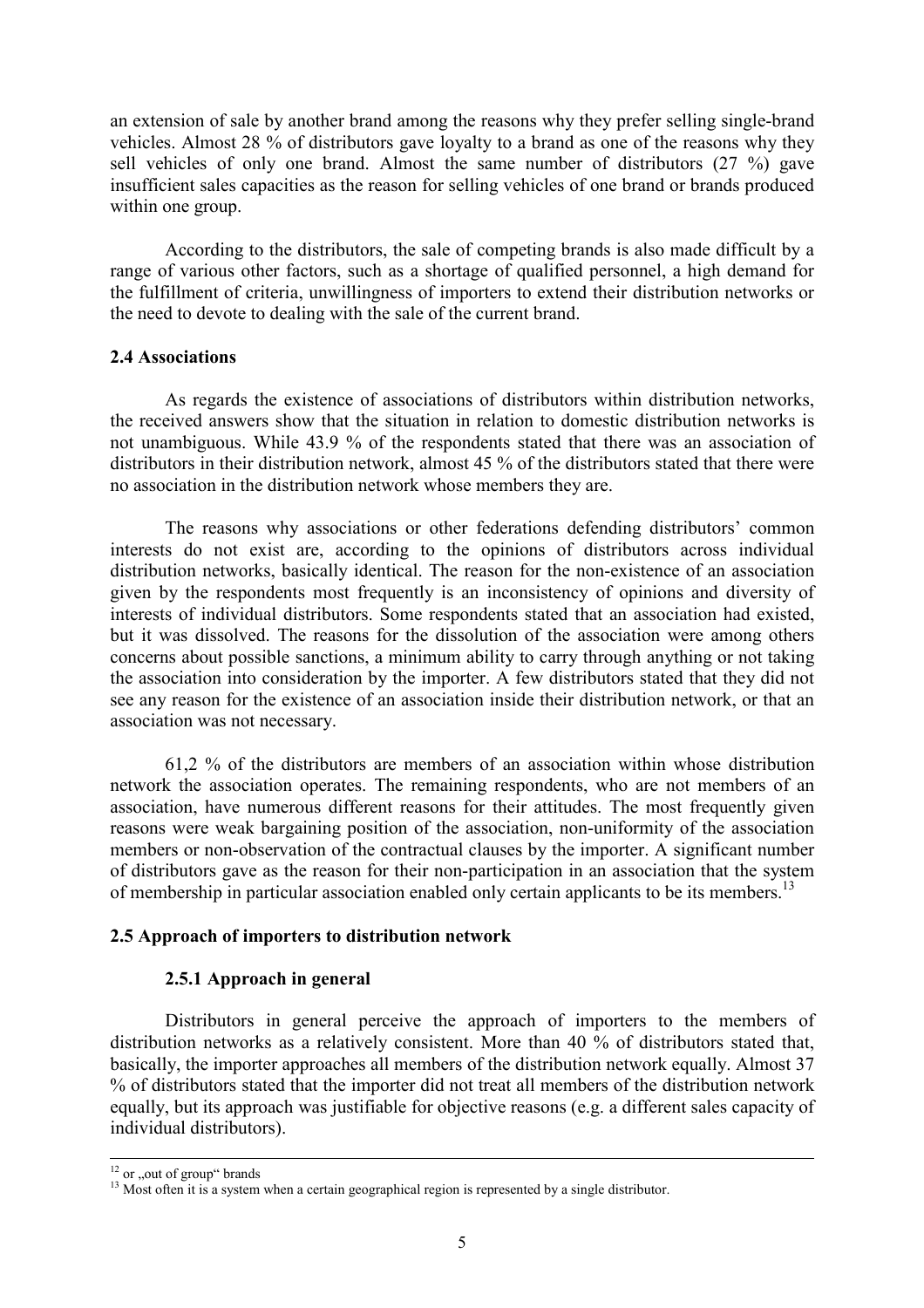A majority of distributors do not regard the importer-distributor relationship as balanced. Almost 74 % of distributors stated that the business position of the importer is stronger compared to the position of their company. On the contrary, a fourth of the respondents consider the business relationship with the importer mutually balanced.

 As regards the evaluation of the importer's activity, the average grade was 2.7 using the scale from 1 to 5. A little better was the evaluation of importers in their approach to the distribution network, or to individual distributors. On average, the distributors evaluated the approach of importers to their companies with the grade 2.6.

#### 2.5.2 Sales targets

The importer regularly agrees on the so-called sales targets<sup>14</sup> with an overall majority of domestic distributors. In most cases, the sales targets are concluded between importers and distributors in writing. The remaining distributors stated most often that their sales targets were agreed on orally or they were only notified by the importer.

 About a third of distributors perceive the sales target as a reasonable compromise. A little fewer respondents state that although the sales target is set by the importer, they have a limited ability to affect its amount. Far most respondents (39 % of distributors) stated that the sales target was set by the importer and their company had practically no ability to affect its amount.

 Three fourths of distributors had difficulties to meet the sales targets. Almost every tenth distributor stated that it usually did not manage to meet its sales targets. Conversely, 14.7 % of respondents managed to meet given sales targets without any greater problems.

 Almost 9 % of distributors stated that they were aware of a distributor with whom the importer had terminated the contractual relationship for non-meeting the sales targets. In this respect, several respondents stated that they were notified at various time intervals of not reaching the agreed sales targets and of the subsequent possibility of termination of the cooperation with the importer.

 Sales targets are far from being the only measure with the aim to encourage the sale of vehicles. Sixty-three percent of distributors stated that apart from sales targets, also other targets were agreed between them and the importer. In this respect, the distributors most often mention bonus and motivation programmes mostly connected with the fulfillment of targets regarding the sales of spare parts and accessories.

## 2.5.3 Sale prices

l

 Almost 97 % of distributors stated that the importer regularly issued a pricelist of vehicles. The prices in the pricelist are usually marked as recommended. In some cases, the prices are marked as sale, list or action prices.

<sup>&</sup>lt;sup>14</sup> For the purpose of the survey, a sales target means a distributor's commitment to sell or purchase from an importer a certain amount of vehicles during a particular period of time.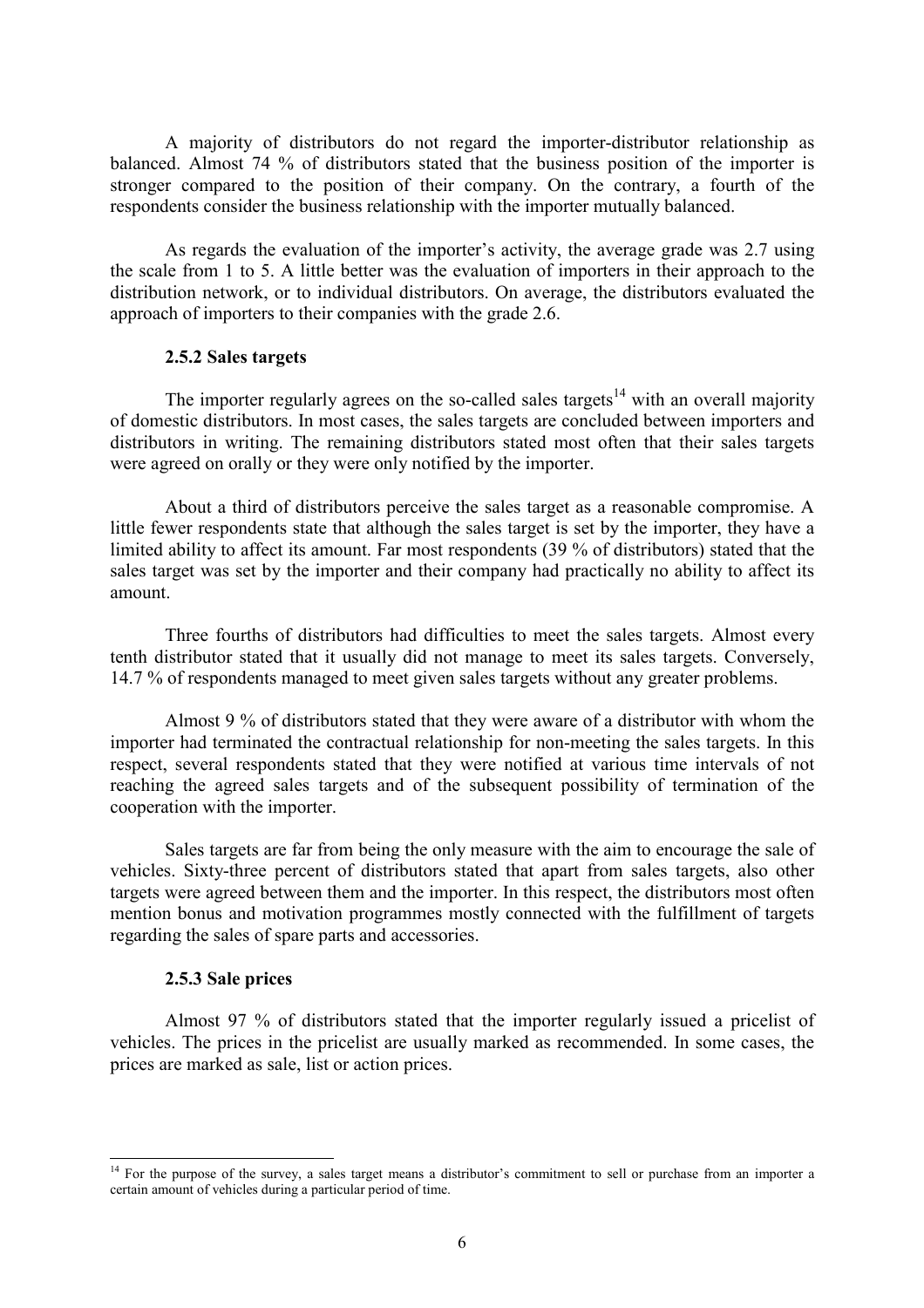The final sale price is affected by a number of factors. Distributors most often named the amounts of purchased vehicles, the "loyalty" of customers and the purchase prices of vehicles among the factors that affect the sale prices of a vehicle.

 As regards the relation between the final price of sold vehicles and the price in the pricelist, distributors did not confirm a more significant correlation. The most respondents, almost every fourth, stated that they did not sell a single vehicle for the price in the pricelist in 2006.

## 2.5.4 Leasing

# 2.5.4.1 Operational leasing

 Almost every third distributor perceives companies providing operational leasing as a customer with a strong bargaining position. According to the opinion of the same number of distributors, this position is so strong that a transaction with a company providing operational leasing is usually made under less advantageous conditions than in the case of other (major) customers. Conversely, for 5.3 % of distributors, a company providing operational leasing is a more lucrative customer than a common customer in relation to the amounts purchased and trade terms. For almost 27 % of respondents, a company providing operational leasing is a customer as any other customer. The opinions of some distributors show that companies providing operational leasing do business rather with larger distributors.

 Almost 90 % of distributors do not feel to be restricted whatsoever by importers when making a transaction with companies providing operational leasing. The remaining distributors stated that the importer took steps making the cooperation with companies providing operational leasing difficult for them.

 Over 35 % of distributors stated that the condition for making a transaction with a company providing operational leasing is the fact that the seller is to be given the identity of the leasing company's client. Conversely, almost two thirds of distributors stated that doing business with a company providing operational leasing was not subjected to awareness of the identity of the client of the company providing operational leasing.

## 2.5.4.2 Financial leasing

 Distributors feel to be more restricted in cooperation with companies providing financial leasing than in the case of doing business with companies specializing in operational leasing. While 61.2 % of distributors stated that it is completely at their own discretion or at the discretion of their clients as to with which leasing company they will cooperate, over 25 % of respondents stated that cooperation with leasing companies was partly influenced by the importer's recommendation. About every tenth distributor feels to be influenced substantially by recommendations of the importer in cooperation with leasing companies.

## 3 REPAIRS AND MAINTENANCE OF VEHICLES

# 3.1 Repair networks in general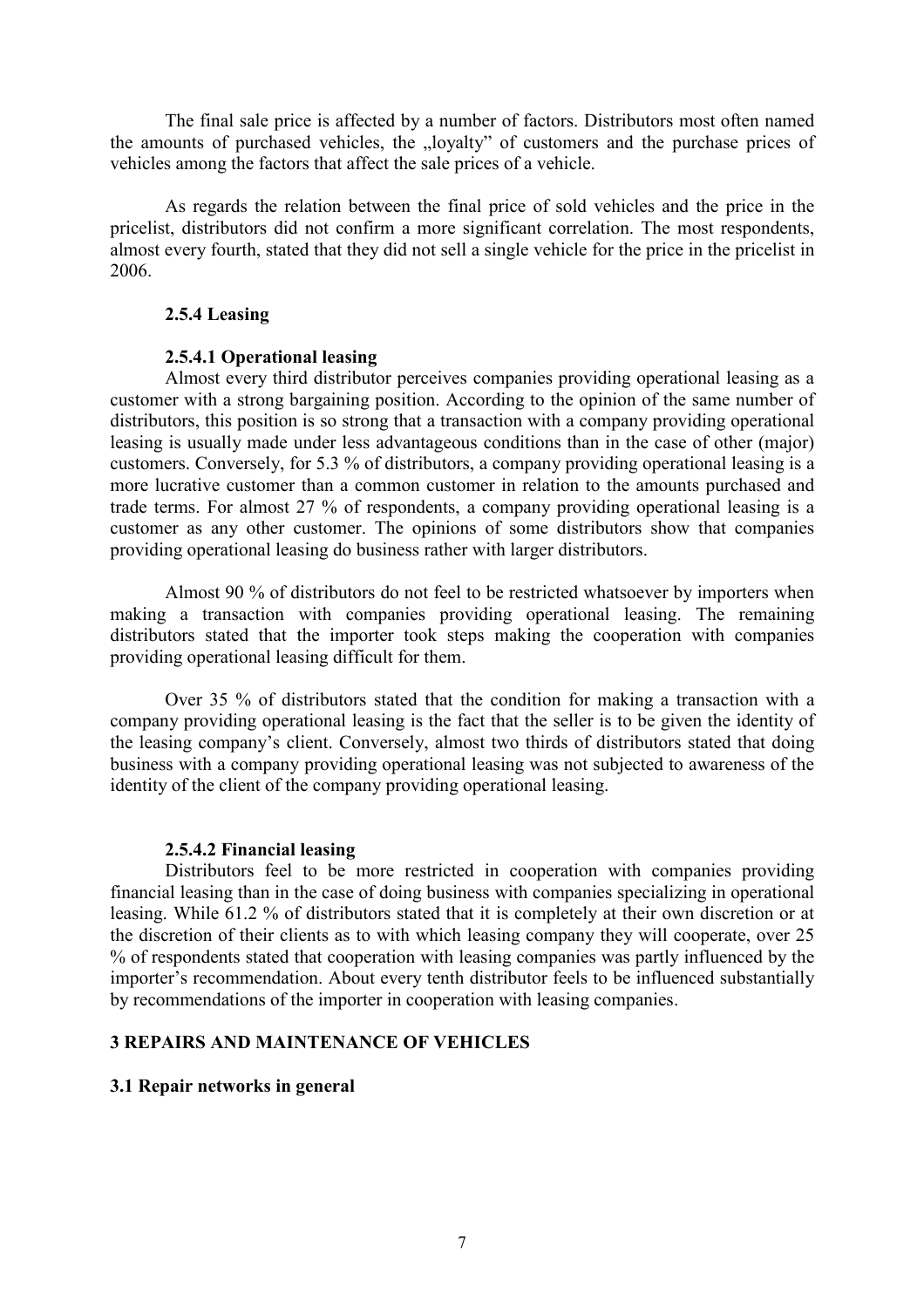An overall majority of domestic distributors provides, apart from the sale of vehicles, authorized repair and maintenance services for vehicles.<sup>15</sup> As well as in the case of the distribution of vehicles, also the network of repairers is relatively experienced. Seventy percent of repairers have been offering the repair and maintenance services for vehicles for 10 and more years. An average repairer repairs more than 1000 vehicles a year.

## 3.2 Repairs of multiple brands and the sale of spare parts

 Most of the vehicles that were repaired in domestic repair shops in 2006 were vehicles supplied by importers. Every third repairer states that 91 % of the repaired vehicles in 2006 are vehicles supplied by the importer.

 Fewer numbers of repairs of different brands´ vehicles than the brands supplied by an importer were most often justified by an insufficient demand from customers and resistance to repair vehicles of other brands. Almost 40 % of repairers who realized less repairs of vehicles of other brands<sup>16</sup> stated that the reason was an insufficient demand. Thirty-five respondents who answered given question had no interest in repairing vehicles of other brands. Other reasons by which repairers explained their low volumes of repairs of other brands vehicles were lack of equipment or know-how. Basically, repairers did not confirm that insufficient offer of spare parts can be among the factors that would discourage them significantly from repairing vehicles of other brands.

 As regards the spare parts used out of warranty, the repairers' answers show that an overall majority of spare parts used in out-of-warranty repairs are spare parts supplied by the importer or via a distribution channel controlled by the importer. Repairers most often appreciate in the spare parts supplied by importers their quality, easy ordering and that they are easily "reclaimable". Only a marginal percentage of repairers stated that they did not prefer spare parts supplied by their importer.

## 3.3 Approach of importers to repair networks

## 3.3.1 Profit on repairs

 The most repairers (41.6 %) stated that they had made no profit on repairs under warranty. On contrary, almost every fifth repairer makes a profit equal to or higher than 5 % of the spare part price on repairs under warranty. Sixteen percent of respondents consider the average profit generated on repairs under warranty to be adequate. On contrary, 73 % of repairers consider the profit on repairs under warranty to be insufficient.

 As regards out-of-warranty repairs, the repairers' average profits range from 11 % to 30 % of the spare part price. The most respondents (47 %) evaluated the average profit generated on out-of-warranty repairs to be 21-30 %. Almost 70 % of repairers consider the profits generated on out-of-warranty repairs to be adequate.

 $\overline{a}$ 

<sup>&</sup>lt;sup>15</sup> Unless otherwise stated, a repair network in the further text means an authorized repair network and a repairer means an authorized repairer.

<sup>&</sup>lt;sup>16</sup> Fewer than 20% of the total number of repaired vehicles.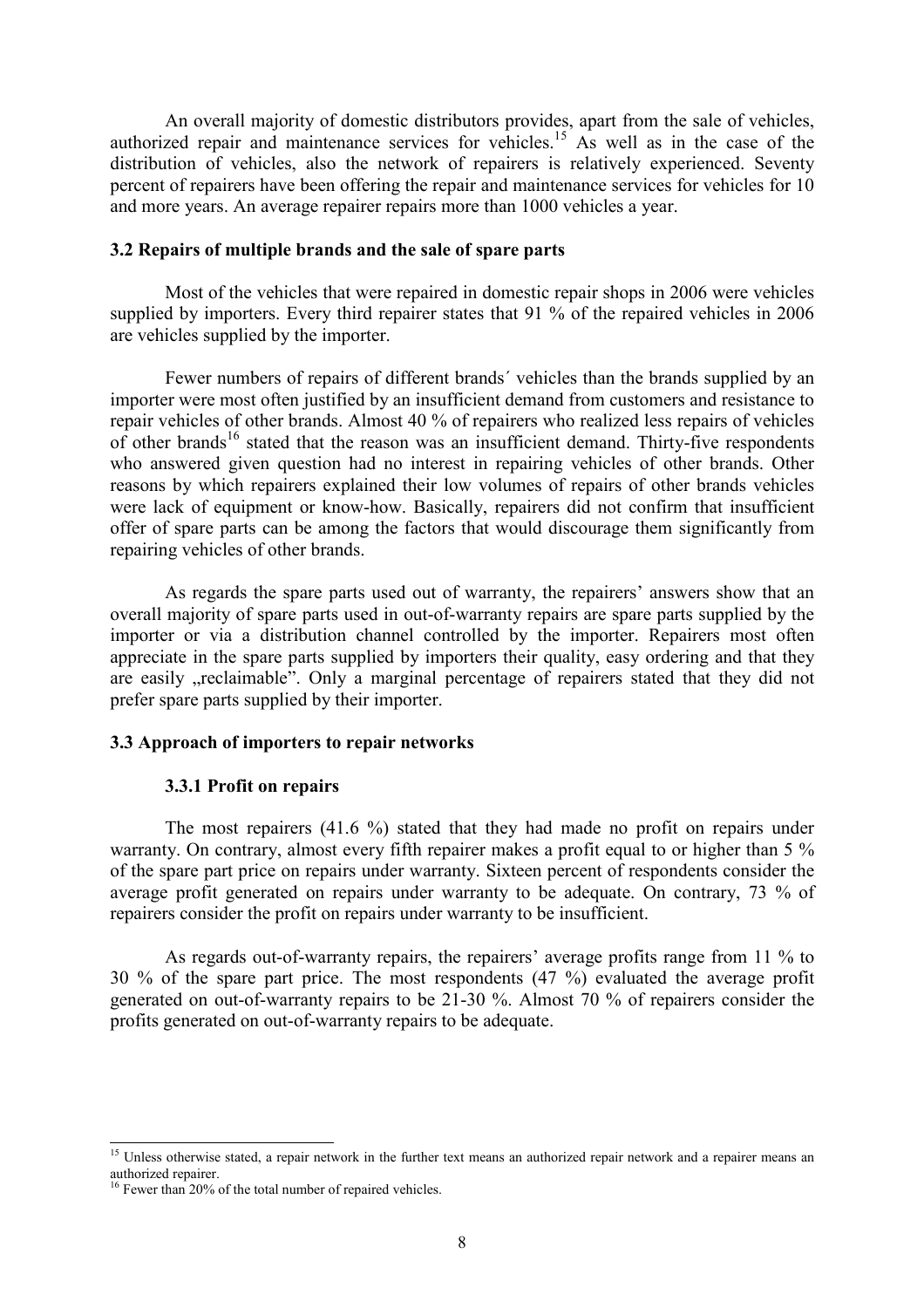#### 3.3.2 Sale prices

 As well as in case of vehicles, in the case of the sale of spare parts the representatives of vehicle manufacturers regularly issue spare part pricelists. A similar practice is maintained by importers also in the case of marking the list prices of spare parts. Almost 81 % of respondents stated that the importer marked the prices of spare parts in their pricelists as recommended. Every tenth repairer stated that the importer marked the spare part prices as maximum prices.

 Unlike the pricelists of vehicles, the prices in pricelists play, in the case of determining the final sale prices of spare parts, a relatively significant role. It is the pricelist of spare parts that is the factor which repairers take into account most often in deciding on the final sale prices. Conversely, the prices of spare parts charged by other repairers are an aspect that plays rather a negligible role in the sale prices of spare parts.

 A relatively significant effect of the prices in pricelists on the final prices of spare parts is also confirmed by the repairers' answers to the question as to what percentage of spare parts supplied by the importer was sold at the prices in pricelists in 2006. Eighty-one percent of repairers sell, or sold in 2006, a minimum of 50 % of spare parts supplied by importers at the prices corresponding to the list prices.

## 3.3.3 Using "original" and "non-original" spare parts

 The Regulation distinguishes two basic categories of spare parts. These are original spare parts and spare parts of matching quality. "Original" spare parts in the Regulation stands for spare parts which are of the same quality as the components used for the assembly of a motor vehicle and which are manufactured according to the specifications and production standards provided by the vehicle manufacturer for the production of components or spare parts for the motor vehicle in question. This includes spare parts which are manufactured on the same production line as these components. It is presumed, unless the opposite is proven, that parts constitute "original" spare parts if the part manufacturer certifies that the parts match the quality of the components used for the assembly of the vehicle in question and have been manufactured according to the specifications and production standards of the vehicle manufacturer. Spare parts of "matching quality" in the Regulation mean exclusively spare parts made by any undertaking which can certify at any moment that the parts in question match the quality of the components which are or were used for the assembly of the motor vehicles in question.

 For the purposes of the survey, the abovementioned terminology was disregarded. For the purpose of the survey, "original" spare parts stads for spare parts of the same quality as components used for the assembly of a motor vehicle and which are manufactured according to the specifications and production standards provided by the vehicle manufacturer for the production of components or spare parts for the motor vehicle in question and which are supplied via a distribution channel controlled by an importer including supplies between the members of a repair network.

Unlike this, "non-original" spare parts for the purpose of the survey stands for spare parts of the same quality as the components used for the assembly of a motor vehicle and which are manufactured according to the specifications and production standards provided by the vehicle manufacturer for the production of components or spare parts for the motor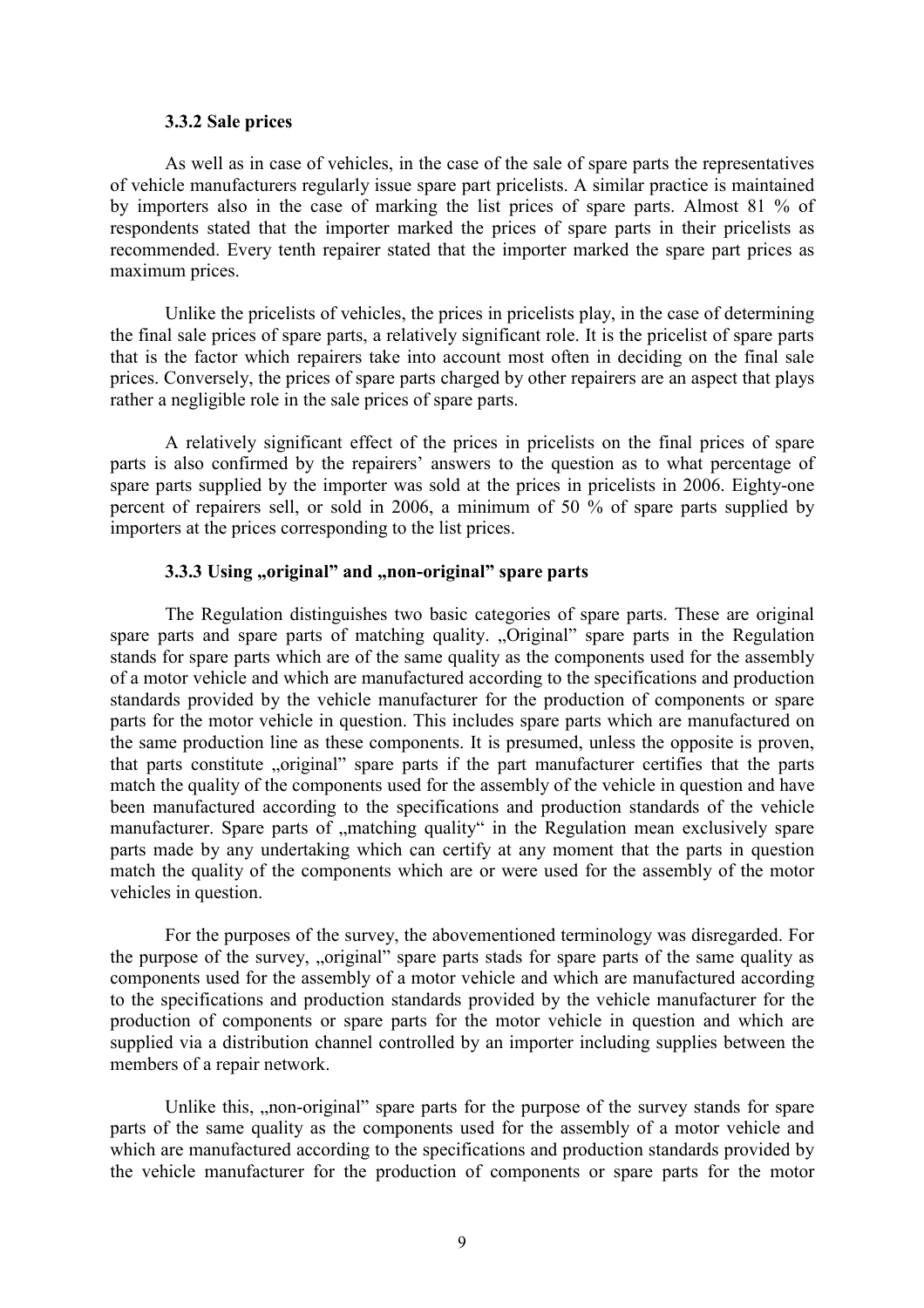vehicle in question and which are supplied out of a distribution channel controlled by an importer. For the purpose of the survey, "non-original" spare parts stands also for spare parts manufactured by any company which can certify at any moment that the parts in question match the quality of the components which are or were used for the assembly of the motor vehicles in question and which are supplied out of a distribution channel controlled by an importer.<sup>17</sup>

 The customer who has a vehicle repaired in a repair network is in an overall majority informed whether an "original" or "non-original" spare part is used for the repair. The customer is informed on the use of an "original"/"non-original" spare part usually orally when making a job order or from the text on the tax document.

 Only a third of repairers use at least 30 % of non-original parts for out-of-warranty repairs. On the other hand, two fifths of repairers use almost exclusively original spare parts supplied by the importer for out-of-warranty repairs. As it further results from the survey, in most cases the use of an original spare part is not the customer's express wish as only one fourth of respondents marked this factor as significant.

As regard the importer's awareness of using "original" or "non-original" spare parts or parts other than those supplied via an importer, it can be stated that the situation in domestic repair networks is not unambiguous in this respect. While 54.1 % of repairers stated that the importer was aware of what spare parts are used by the repairer for out-of-warranty repairs, fewer than 46 % of respondents stated the opposite.

The repairers' answers show that importers most often come to know of using , nonoriginal" spare parts during their inspections of repair shops. These inspections or audits are regular or random, concern mostly the storage areas, accounting documentation and job orders. Some respondents state that they regularly send reports to the importer. It often appears in repairers' answers that the importer comes to know of buying other than its spare parts from the fact that the target of spare parts purchase is not fulfilled. Some answers of repairers also show that in their repair business they use new information systems which enable the importer to have a relatively precise overview of completed jobs and orders.

As stated by almost 84  $\%$  of respondents, the possible use of  $\ldots$  non-original spare parts is not connected with a sanction from the importer. The remaining respondents stated in their questionnaires that using a spare part other than that supplied by the importer was followed by a sanction from the importer's side. In most cases, this "sanction", as specified by respondents, follows in the case of using a "non-original" spare part within repairs carried out under warranty.<sup>18</sup> Some repairers consider a sanction for using "non-original" spare parts also a reduction of financial bonuses connected with the fulfillment or non-fulfillment of the planned withdrawal of spare parts.<sup>19</sup>

## 3.3.4 Solving atypical complaints

l

 Almost 48 % of repairers stated that in the cases when a customer, during warranty period, delivers a vehicle for a complaint that has not undergone the prescribed service

 $17$  The terminology in the Regulation as regards spare parts is governing for the application activity of the Office.

<sup>&</sup>lt;sup>18</sup> Sanction in this case is usually perceived by repairers as a "loss of warranty" or non-compensation of a complaint by the importer.

 $19$  Non-fulfilment of agreed targets may result in the notice of termination of the service agreement.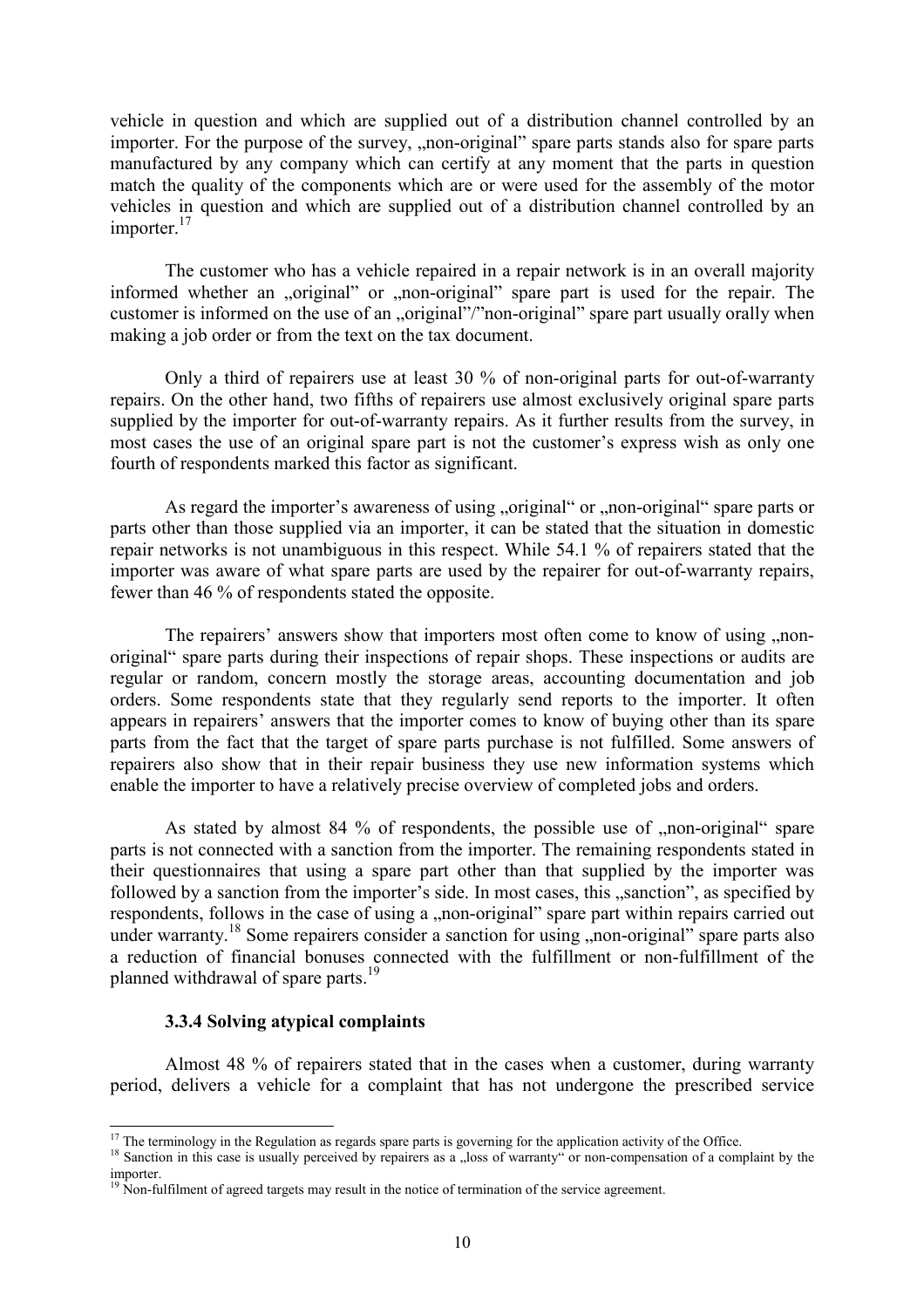(warranty) inspection, the required repair is not recognized as a repair "under warranty". Almost every fourth repairer stated that such a defect would be repaired for the customer in a standard way. Repairers also stated that each case was solved individually or in cooperation with the importer.

 If a customer delivers, during warranty period, a vehicle for a complaint on which a repair carried out by a third party is recognizable and such repair, however, is not connected with the claimed fault in any way, three fourths of repairers' stated that they would repair such defect in a standard way. Less than 13 % of respondents stated that the required repair was not recognized as a repair under warranty to the customer. As well as in the cases of the assessment of a defect in a vehicle that has not undergone the prescribed service (warranty) inspection, also in this case repairers stated that each case was solved individually or in cooperation with the importer.

## 3.3.5 Technical devices, diagnostic tools, car accessories

## 3.3.5.1 Technical and diagnostic devices

 Eighty-nine percent of the members of repair networks stated that the importer affects what technical and diagnostic devices were used for the repairs of the vehicles supplied by it, of which almost 65 % of respondents regard the way by which the importer affects the choice of technical devices used as significant. By contrast, almost 9 % of respondents stated that the importer basically did not affect what technical and diagnostic devices were used for the repairs of vehicles supplied by him.

 As it results from the repairers' answers, most of the domestic members of motor vehicle manufacturers use a so-called qualitative distribution system, i.e. a system in which the supplier uses such criteria for the choice of repairers that only concern the quality and they are defined uniformly for all repairers that want to join the distribution system. A repairer joining this system is required to meet qualitative criteria which, among others, specify the equipment of the repairer with prescribed technical and diagnostic devices.

 Observance of these criteria or standards is usually checked by the importer continuously. In the cases when drawbacks are found in the distributors' equipment, financial sanctions are imposed, usually after a previous notice from the importer. Failure to observe qualitative criteria may even result in the termination of the so-called service agreement.

## 3.3.5.2 Car accessories and car paints

 More than every other repairer states that the importer affects what car accessories are sold for the vehicles supplied by it. According to the opinion of the fifth of repairers, the sale of car accessories is affected significantly. By contrast, almost 44 % of respondents stated that they basically did not feel to be affected by the importer when selling car accessories. Basically, the repairers are usually motivated to sell car accessories supplied by the importer in two ways. Either the purchasel of car accessories is included in the plan of spare parts purchase or special sales targets are set for the purchase of car accessories.

 More than two thirds of repairers basically do not feel to be affected by the importer in any way in the use of car paints. Almost 16 % of respondents stated in the questionnaire that the importer affects what car paints are used for the repairs of the vehicles supplied by it.<sup>20</sup> Over 12 % of the members of repair networks described the situation in such a way that the

 $^{20}$  However, a large percentage of repairers do not operate a car paint shop at all.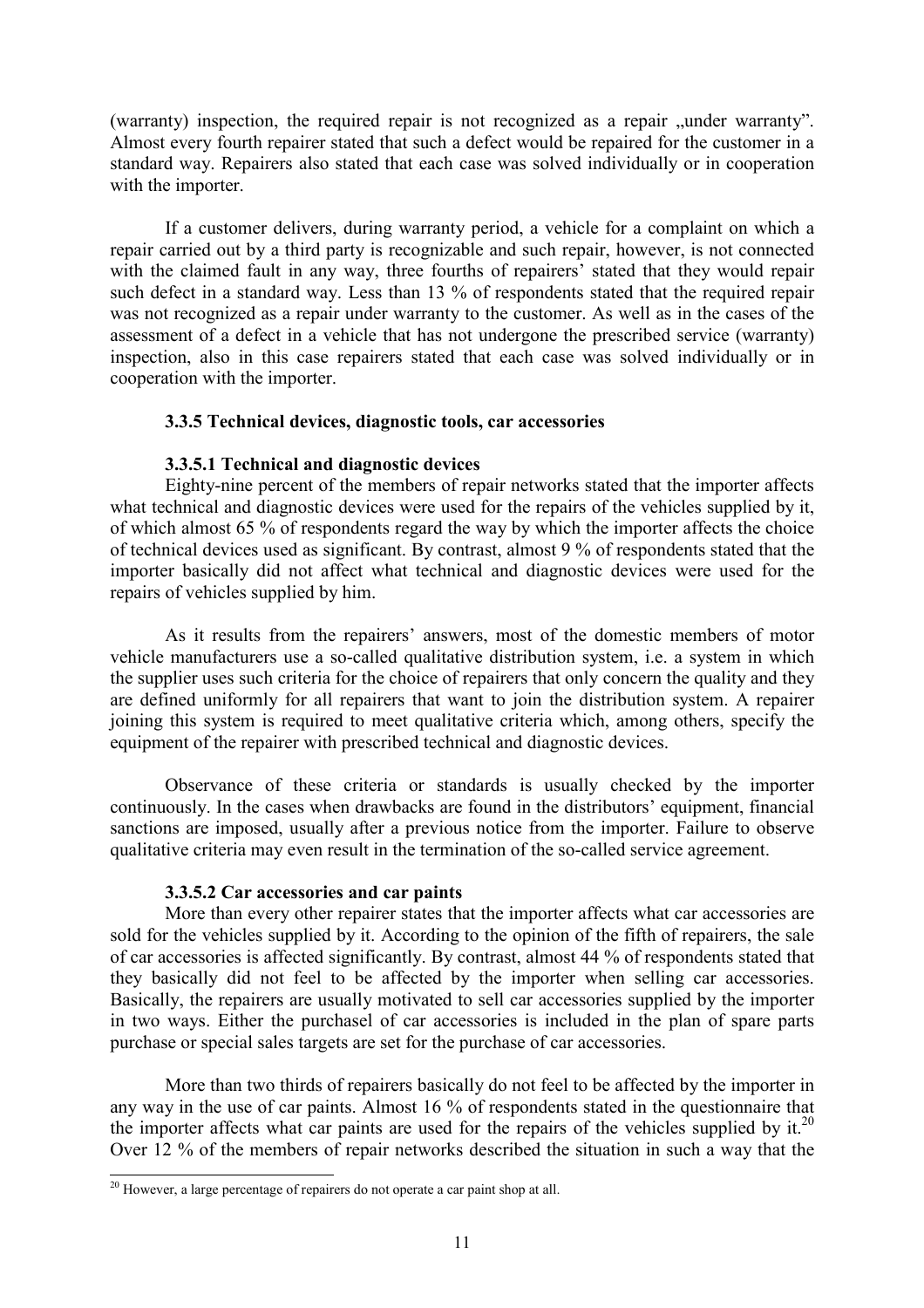importer affected significantly which car paints were used for the repairs of the vehicles supplied by it. Use of other car paints than those recommended by the importer is not usually connected with any sanction.

## 4 CONCLUSIONS – IN GENERAL

 The domestic authorized distribution and repair networks of the representatives of motor vehicle manufacturers have undergone large changes since they were established. The sale of motor vehicles and after-sales services are currently provided for Czech customers by undertakings that have been engaged in this type of business for a long time. In the case of vehicle distributors, customers have the option to choose from distributors who are part of stable to growing distribution networks.

 According to the data of the Car Importers Association, the number of vehicles registered in the Czech Republic has been growing in the last years. While in 2004, 125,758 vehicles were registered in the Czech Republic; in 2007 it was 132,542 vehicles. This trend was also confirmed by vehicle distributors when the absolute majority of them described their volumes of sales in the last years as growing. $^{21}$ 

 Despite the above-mentioned, the operation of motor vehicle sales and repairs is still connected with a number of aspects, be they related to the competition issue directly or indirectly. After the survey has been carried out, we can come to the following conclusions in the field of authorized motor vehicle sales and repairs.

## 4.1 Sale

 $\overline{a}$ 

#### 4.1.1 Barriers to entry and barriers to sell multiple brands

 Although, as it results indirectly from what has been stated above, the motor vehicle demand has been growing in the last years, there are factors which can discourage the current distributor and potential customer from the sale of motor vehicles.

 The sale of motor vehicles falls to those types of business of which setting up and realistaion requires considerable financial resources. It is the cost of investments connected with the sale of motor vehicles that is the factor which is probably most eligible to discourage potential applicants from joining a distribution network. Another relatively negative aspect of the sale of motor vehicles is the amount of profits created on this type business.<sup>22</sup> In this connection it should be noted that within the survey most of the distributors marked the profits on vehicle sales as continuously decreasing. With regard to the fact that apart from the sale of vehicles, most distributors are also engaged in vehicle repairs, it can be presumed that there is a certain compensation of lower profits on sales with profits created on vehicle repairs and maintenance.

 Another specific of operating the sale of motor vehicles or a possible barrier to entry to domestic distribution networks can be an unbalance<sup>23</sup> of the business relationship between the distributor and the importer. In this connection a large percentage of the distributors

<sup>&</sup>lt;sup>21</sup> This trend is also confirmed by the data of the European Car Manufacturers Association.

<sup>&</sup>lt;sup>22</sup> According to the Study, the average profits of European distributors before taxation was 1.38% in 2004.

 $^{23}$  73.8% of distributors marked the importer's position stronger (see above).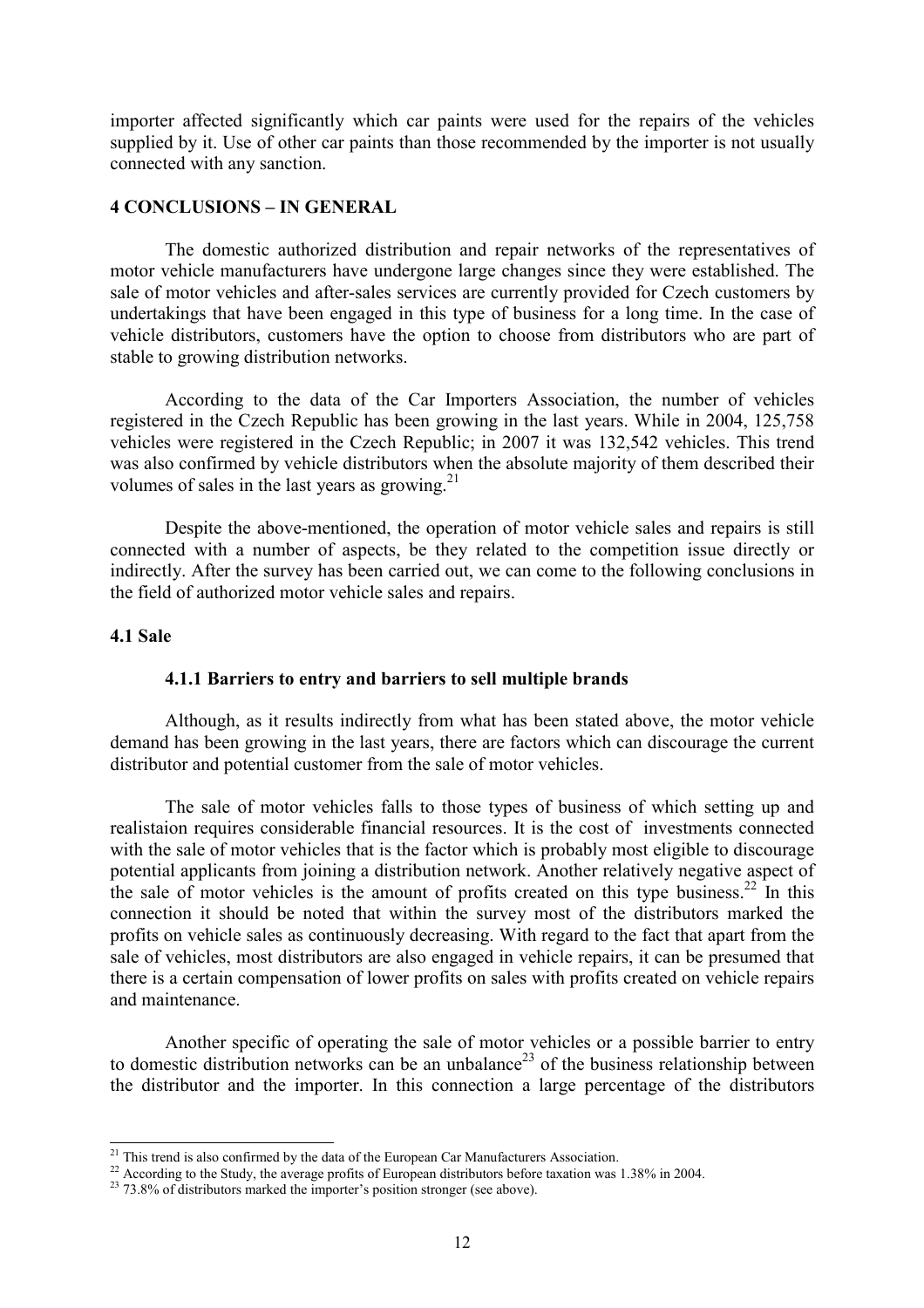expressly considered the position of the distributor or the behaviour of the importer to be the barrier. $24$ 

 The cost of investments is not a barrier for a distributor to become a member of a distribution network. A high expensiveness is also a prevailing factor which prevents the current distributors from extending their sales with other vehicle brands. It is the cost of investments, along with other above-mentioned factors, that is probably the decisive factor as to why Czech distributors only sell vehicles of approx. 1.4 brand on average.<sup>25</sup> Although the survey has not proven that Czech agents of motor vehicle manufacturers would prevent distributors from selling competing brands to larger extent, certain efforts to make the sale of other brands difficult have been recorded in the survey.

 According to Article 5, paragraph 1(a) of Regulation No. 1400/2002, as regards the sale of new motor vehicles, repair and maintenance services or spare parts the Regulation shall not apply to every direct or indirect non-compete obligation.

 According to Article 1, paragraph 1(b) of Regulation No. 1400/2002, non-compete obligation<sup>26</sup> means any direct or indirect obligation causing the buyer not to manufacture. purchase, sell or resell goods or services which compete with the contract goods or services, or any direct or indirect obligation on the buyer to purchase from the supplier or from another undertaking designated by the supplier more than 30 % of the buyer's total purchases of the contract goods, corresponding goods or services and their substitutes on the relevant market.

#### 4.1.2 Sales targets and sale prices

 One of the specifics of the distributor-importer contractual relationship is the fact that so-called sales targets are regularly agreed on between these undertakings. The exceptionality consists in that one party (distributor) undertakes to purchase a certain amount of goods – motor vehicles in this case – from the other party (importer) during a specified period of time. Specific for adopting the sales targets is the fact that one of the parties (distributor) in most cases (67.8 %) has no or only a limited ability to affect the final amount of the sales target. This is closely connected with the fact that for three of four distributors meeting of such agreed sales targets is difficult.<sup>27</sup>

 Although practically all representatives of motor vehicle manufacturers regularly issue pricelists of vehicles, the survey has not confirmed that the prices in these pricelists would be generally marked in an illegal way, i.e. as minimum or fixed prices. A conclusion can be made from the distributors' answers that when deciding on the final sale price, there are other factors that prevail rather than the price given in the importer's pricelist. Also, the survey has not collected any indications of that distributors would sell vehicles to customers to larger extent at the prices in the pricelists.

 Although the distributors do not follow the prices in the importer's pricelist to larger extent, the space for a differentiation of vehicle prices within a distribution network may be

 $24$  In connection with the characteristics of the importer-distributor relationship, some distributors used emotionally biased words. For illustration, words such as superiority, arrogance, dictatorship, unworthiness, unsuitability, one-sidedness, inability or monopoly can be stated.

<sup>&</sup>lt;sup>25</sup> As regards the average number of brands sold by a distributor, it is an arithmetic mean resulting from the data published as to a certain time by individual distributors on the Internet.<br> $\frac{26}{4}$  Also translated by  $\frac{1}{26}$ .

 $\frac{1}{2}$  Also translated as "prohibition to compete" or "obligation not to compete".

<sup>&</sup>lt;sup>27</sup> Every tenth distributor is unable to meet the sales targets at all.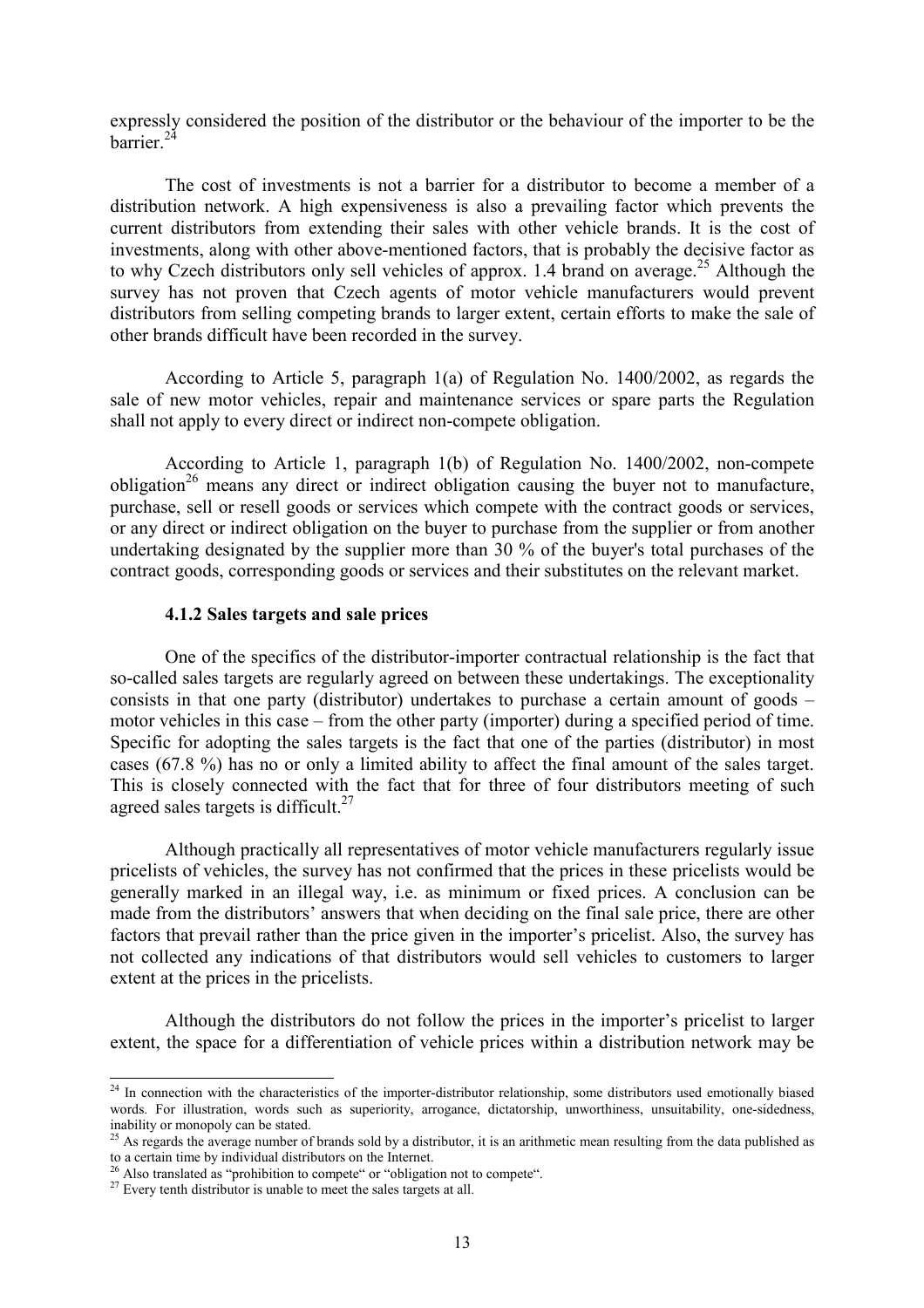limited more significantly. This includes particularly such cases when so-called sale actions or various action discounts are announced by the importer for a certain model.

#### 4.1.3 Leasing

 Motor vehicles fall within technically and technologically advanced devices and customers have to take into account considerable financial resources to acquire them. This is undoubtedly one of the reasons why customers, unlike the previous years, turn to alternative forms of financing the purchase of a motor vehicle. Leasing has become one of the most popular ways of acquiring a motor vehicle.<sup>28</sup>

 In the field of motor vehicle purchasing, it is typically so-called indirect leasing when, simply said, a third party, i.e. a leasing company as a lessor, enters the legal relation between the seller and the customer. Leasing is further divided into operational<sup>29</sup> leasing and financial leasing.

 Although an overall majority of the members of distribution networks do not feel to be limited in any way by importers when doing business with companies providing operational leasing, this does not mean that importers do not take such actions that make cooperation with companies providing operational leasing difficult for distributors.

 From the distributors' answers, two basic types of importers' conduct that may limit cooperation of distributors with companies providing operational leasing can be identified. The first, most often given type is such a conduct when the importer makes the distributor's transaction with companies providing this specific financial product difficult by not awarding the company providing operational leasing with the status of a wholesale customer or end user. This procedure practically prevents the distributor from drawing such support or providing such a discount that is realized in the case of business with other buyers purchasing comparable amounts of vehicles.

 The opposite case is when a distributor is practically excluded from carrying on a business with companies providing operational leasing by the fact that the wholesale discount system is set by the importer in such a way that it disadvantages the distributor purchasing fewer amounts of vehicles or by the fact that the importer reserves business with such type of customers for itself. $30$ 

 As regards utilization of the services of companies providing financial leasing, unlike companies providing operational leasing, there are larger efforts from the side of agents of motor vehicle manufacturers to affect as to with which leasing company their distributors will cooperate. As it can be seen from some answers, distributors can be motivated to cooperate with certain leasing companies, for example, in the form of financial bonuses.

## 4.1.4 Exports and imports

L

 As regards the year-on-year growth in the number of registered vehicles or the number of vehicles sold by the members of distribution networks, it is influenced mainly by domestic

<sup>&</sup>lt;sup>28</sup> See the development of the operational leasing market in the years 2000-2004 (in Study).

<sup>&</sup>lt;sup>29</sup> For the purpose of this survey, operational leasing means a contractual relationship in which one party with a business plan and for consideration provides the other party – the so-called lessee – with an object chosen by him for use, without any contractual requirement for a possible ownership transfer of the object of leasing to the lessee.

 $30$  Some distributors stated that companies providing operational leasing had prefered larger distributors.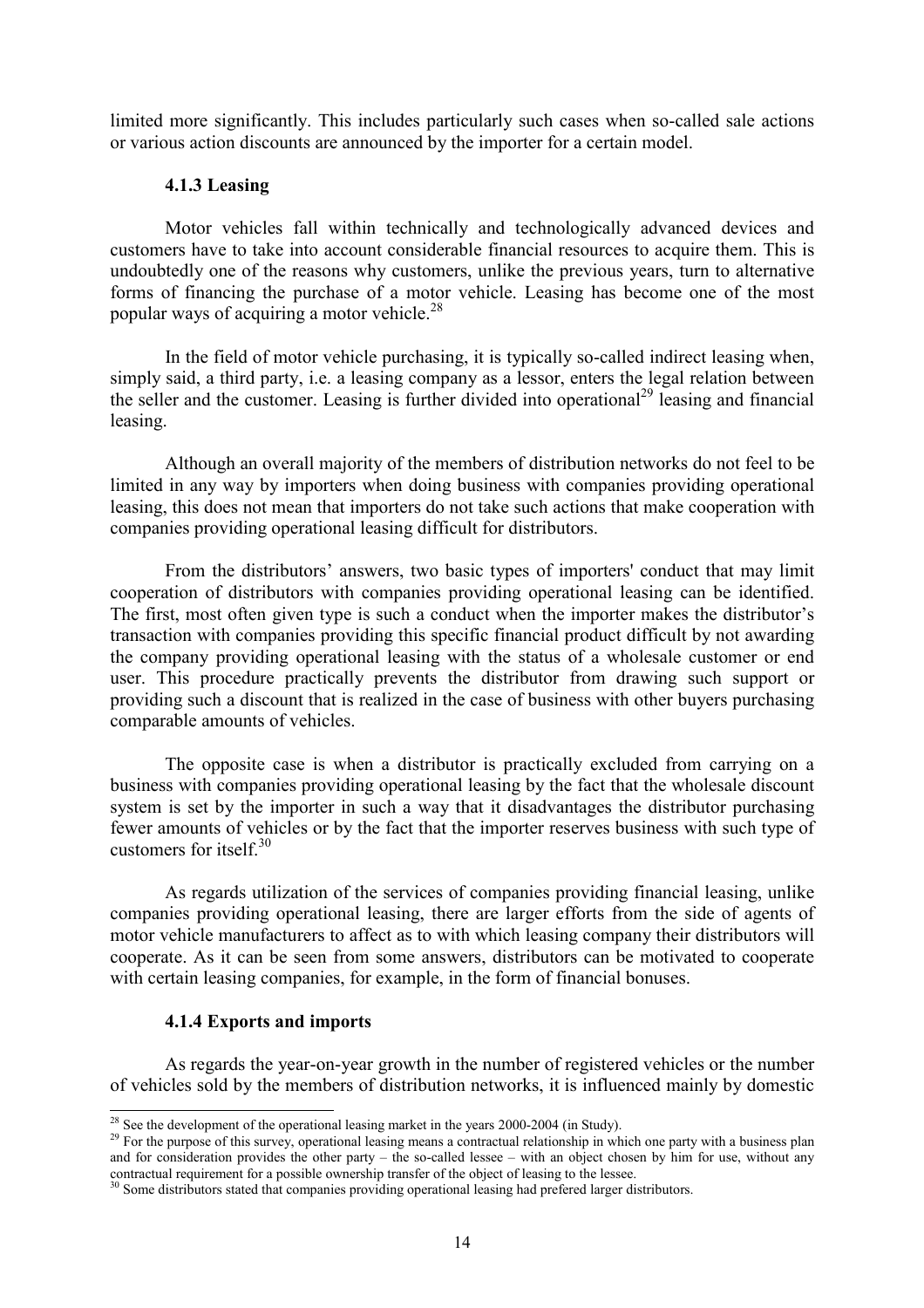demand. In spite of the fact that the Czech Republic has been a Member State of the European Union for more than four years, most of the Czech distributors did not sell a single vehicle abroad in 2006.

 The main reason for this state can be seen clearly in an insufficient demand from foreign customers. Different price levels of motor vehicles in individual EU Member States are offered in the first place as the explanation of the lack of interest of foreign customers. As it can be seen from the Car Price Report of the European Union<sup>31</sup> dated 1 January 2008, the prices of motor vehicles were on average the highest in the Czech Republic compared to the other EU Member States in 2007.

 Import of vehicles to the Czech Republic and the subsequent distribution of vehicles to individual members of an authorized distribution network is usually provided by the importer of the respective brand. Although the key volumes of vehicles are purchased by distributors via importers, there are cases when distributors solve the need for vehicle supply not only by cross-supplies within its domestic distribution network, but also by purchasing from the members of authorized foreign networks. In such cases, it can be conversely assumed that domestic distributors make profits on lower prices abroad.

 According to Article 4, paragraph 1(b) of Regulation No. 1400/2002, the Regulation does not apply to vertical agreements which, directly or indirectly, in isolation or in combination with other factors under the control of the parties, have as their object the territory into which, or of the customers to whom the distributor or repairer may sell the contract goods or services. However, the Regulation shall apply to:

- − the restriction of active sales into the exclusive territory or to an exclusive customer group reserved to the supplier or allocated by the supplier to another distributor or repairer, where such a restriction does not limit sales by the customers of the distributor or repairer;
- − the restriction of sales to end users by a distributor operating at the wholesale level of trade;
- − the restriction of sales of new motor vehicles and spare parts to unauthorized distributors by the members of a selective distribution system in markets where selective distribution is applied;
- − the restriction of the buyer's ability to sell components, supplied for the purposes of incorporation to other products, to customers who would use them to manufacture the same type of goods as those produced by the supplier.

## 4.2 Repairs and maintenance

l

## 4.2.1 Barriers to entry and repairs of multiple vehicle brands

 If distributors mentioned the costs of investment as one of the main barriers to build and operate a car showroom, the facts found by the survey prove that the same factor is eligible to discourage also potential applicants from operating a repair shop. In order for a repairer to become a member of the importer's repair network, it is necessary, among others,

Http://ec.europa.eu/comm/competition/sectors/motor\_vehicles/prices/report.html. This Report is published by the European Commission once a year and it is based on standardized data provided by motor vehicle manufacturers.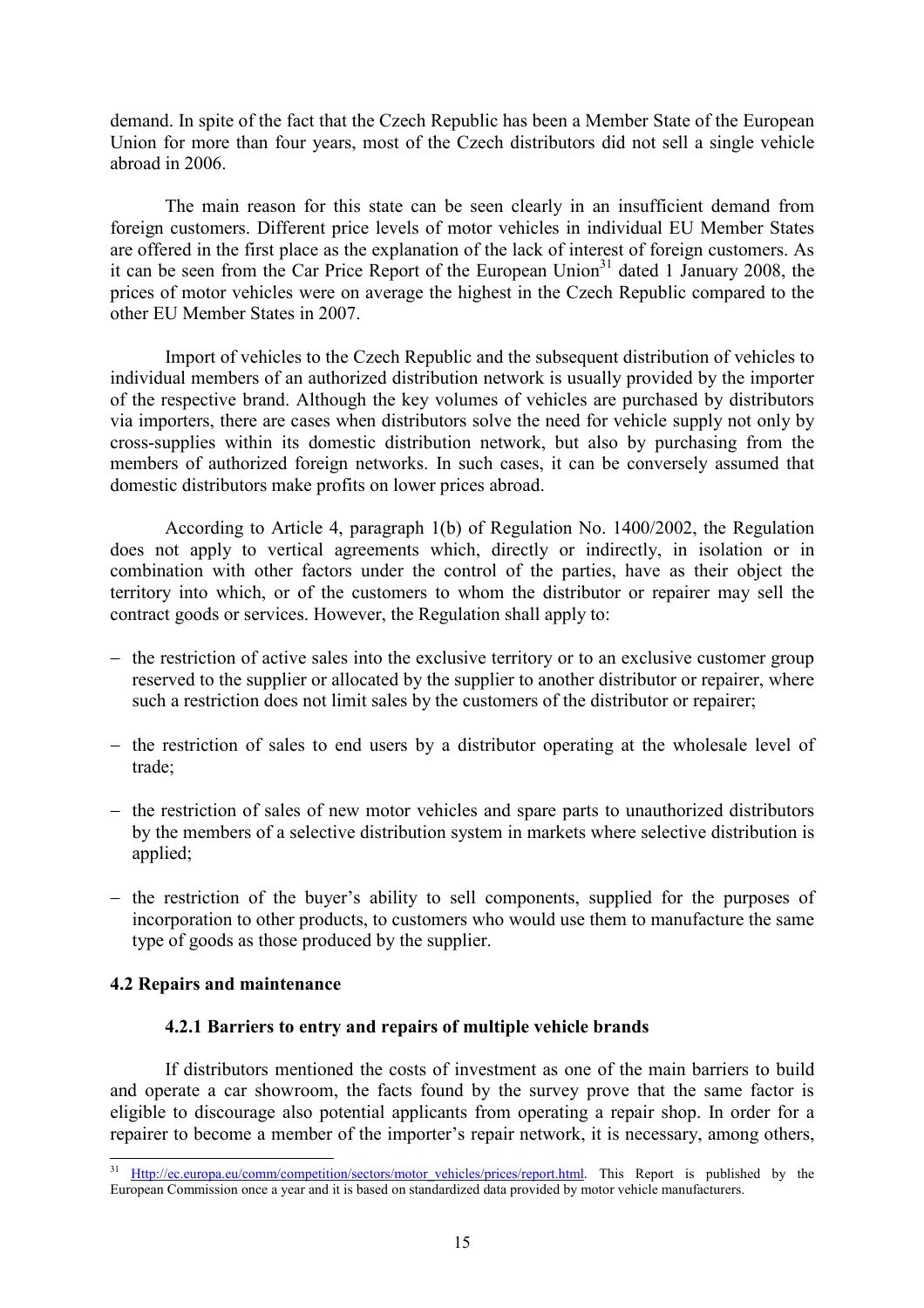to meet strict qualitative requirements. Standards usually define exactly the requirements regarding the shop equipment, visual design of the repair shop or professional staff.

 Even if authorized vehicle repair and maintenance services are connected with creating higher margins than in the sale of motor vehicles, it is the financial demand connected with investments in special equipment that may be the factor causing dependence on an importer or repairs of vehicles of certain brands.<sup>32</sup>

 Although the answers of most repairers show that the low volume of repairs of vehicles of other brands than those supplied by the importer is caused by an insufficient demand and unconcern of repairers, the facts found out by the survey also indicate that the restricting factors for repairs of vehicles of multiple brands are clearly a limited repair capacity of a particular repairer and the payload factor by carrying out repairs of the respective brand.

#### 4.2.2 Sale of spare parts and sale prices

 If a customer has his car repaired after warranty period in an authorized repair shop, there is a very high probability that the spare part used for the repair will be a spare part supplied by the importer. Only in about a fourth of cases such a spare part is used at the customer's wish.

 Although the repairers, in connection with low volumes of sales of spare parts supplied outside the distribution channel controlled by the importer, point out particularly to the quality of these parts, it can be legitimately assumed that the relatively high volumes of parts supplied by the importer are affected also by another factor which has been mentioned by a relatively lower number of repairers. Some repairers expressly give as the reason for higher volumes of parts purchased from the importer the existence of a sales target or a plan of spare part sales. Failing to meet the agreed sales targets may have, as well as in the case of sales targets for vehicles, negative consequences for repairers. Repairers usually perceive failure to meet the purchase targets by not being paid financial bonuses.

 According to Article 4, paragraph 1(k) of Regulation No. 1400/2002, the so-called hardcore restriction means the restriction of a distributor's or authorized repairer's ability to obtain original spare parts or spare parts of matching quality from a third undertaking of its choice and to use them for the repair or maintenance of motor vehicles, without prejudice to the ability of a supplier of new motor vehicles to require the use of original spare parts supplied by it for repairs carried out under warranty, free servicing and vehicle recall work.<sup>33</sup>

 Non-fulfillment of agreed purchase targets is also one of the ways of the importer's knowing of possible use of other spare parts than those supplied by it. Another possibility of how the importer knows of using a "non-original" spare part is marking of this fact on the invoice. This does not need to be explicitly the remark "original"/"non-original". In some repair networks, there is a specific mark on invoices pointing out to the fact that it is an "original" or "non-original" spare part. With regard to the fact that customers cannot know. without a previous notice, what a particular mark means, it may be legitimately assumed that this practice serves particularly as information for importers.

 $\overline{a}$ 

<sup>&</sup>lt;sup>32</sup> According to the Study, the average profits of European distributors amounted to 2.67 % before taxation in 2004.

<sup>&</sup>lt;sup>33</sup> Disabling to purchase spare parts may be classified also as the restriction of competition within the meaning of Article 1, paragraph 1,(a), or Article 5, paragraph 1(a) of Regulation No. 1400/2002 (see above).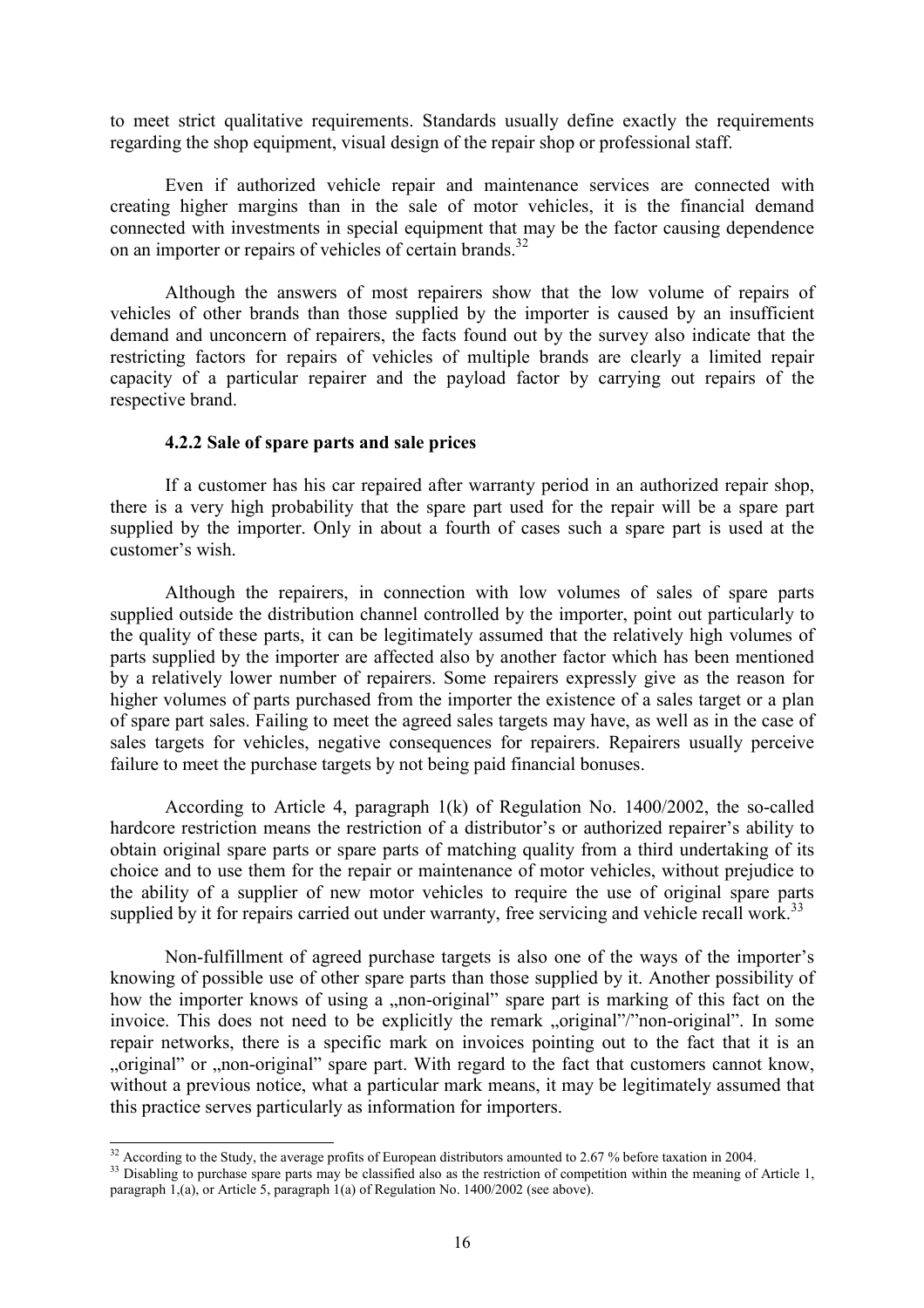As regards the prices of spare parts, the importers, as well as in the case of motor vehicles, regularly issue pricelists of spare parts. Although the prices in the case of spare parts are also marked as recommended in the pricelist, it is the price in the pricelist that is the dominant factor deciding on the final sale price of a spare part. Although the survey has not proven that importers would actively force to sell spare parts at the prices in their pricelists, it is difficult to challenge the effect of "list" prices on the final price of spare parts, also with regard to the amounts of percentages of spare parts that are sold to customers at the prices in the pricelists.

#### 4.2.3 Technical devices, diagnostic tools, car accessories

 As already mentioned above, the qualitative selective distribution system means a selective distribution system in which the supplier uses such criteria for the selection of distributors or repairers which only concern quality and which are set uniformly for all distributors or repairers. One of these qualitative criteria can be also standards regarding the repair shop equipment.

 In these standards, importers very often provide the exact specification of a technical or diagnostic device and in some cases also a specific brand. It is not an exception within repair networks if an importer alone supplies the distributor with the prescribed devices and diagnostics or determines suppliers from which the distributor must buy the devices. While some repairers state that from the technical point of view the use of devices prescribed by importers is necessary, other repairers state that this approach prevents them from using more reasonable priced devices of the same quality supplied by third parties.

 Similar practices can be encountered, to smaller extent, also when purchasing car accessories and car paints. Also with regard to the fact that these are usually not part of qualitative standards<sup>34</sup> or their use is specified directly in the "service" agreement, importers' approach in the cases when a different car accessory or paint is used is more tolerant than in the case of technical and diagnostic devices.

#### 4.2.4 Warranty application

 In the last years, carrying out regular service (warranty) inspections has become an integral part of the purchase or use of a motor vehicle. As proven by the survey results, failure to undergo these inspections may have an adverse effect for the customers of domestic distribution networks in the form of non-recognition of warranty. Only one fourth of repairers remove a defect for a customer who delivers his vehicle for repair and the vehicle has not undergone a warranty inspection in a standard way. In such case, practically every second repairer does not recognize such repair as a repair under warranty.

# 5 COMPLIANCE WITH THE REGULATION AND ACHIEVING THE REGULATION'S OBJECTIVES

## 5.1 Compliance with Regulation No. 1400/2002

 $34$  Purchase of car accessories is usually included in the plan of spare part purchase.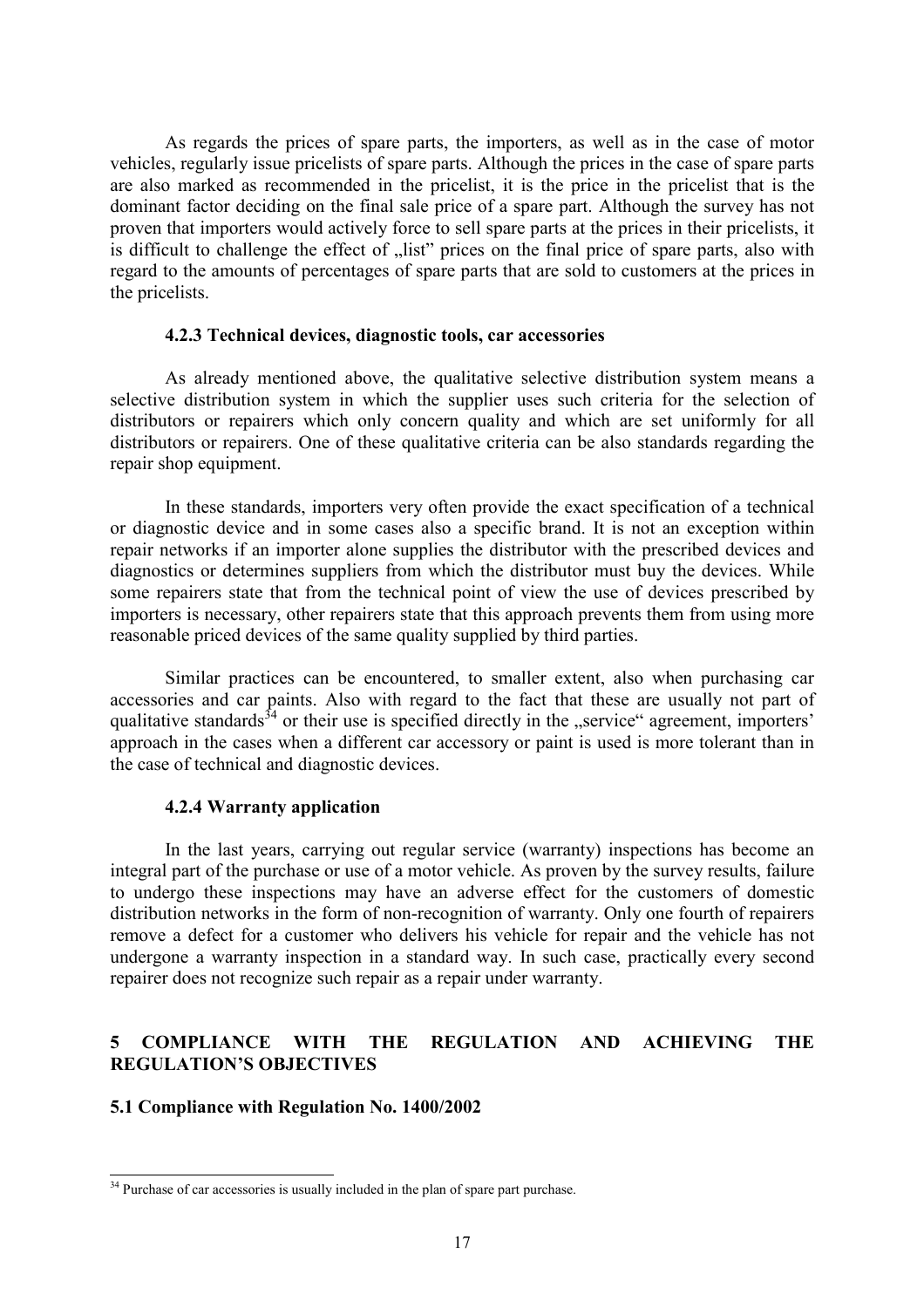In general, the survey has not brought any information on that in the field of manufacture, sale, repair and maintenance of motor vehicles the obligations set in Regulation No. 1400/2002 would not be generally observed. On the other hand, it cannot be excluded, based on the survey results, that in the case of some distribution/repair networks, there is no conduct that in its substance cannot enjoy advantages brought by Regulation No. 1400/2002. According to the answers of some distributors/repairers, it is basically possible to identify three types of agreements between an importer and a distributor/repairer which could not be in compliance with Regulation No. 1400/2002. Specifically, this concerns i) disabling export of vehicles abroad, ii) disabling the sale of multiple vehicle brands, iii) disabling use of original spare parts or parts of matching quality supplied by third parties.

# 5.2 Achieving the objectives of Regulation No. 1400/2002

 By adopting the rules specified in Regulation No. 1400/2002, the Commission of the European Communities pursued achieving the following objectives:

- A. To prevent the restriction of competing vehicle manufacturers and to provide access to the market for them
- B. To strengthen the competition among the distributors of the same brand by supporting various forms of distribution
- C. To facilitate cross-border trade in motor vehicles
- D. To enable independent repairers to compete with authorized repairers
- E. To ensure competition within authorized repair networks
- F. To facilitate access of spare part manufacturers to the after-sales market
- G. To protect independence of distributors against vehicle manufacturers

As regards the fulfillment or achievement of individual objectives of the Regulation, the following can be stated based on what has been mentioned above.

A. To prevent the restriction of competing vehicle manufacturers and to provide access to the market for them

 As stated in the Study, overall barriers for entry to the motor vehicle distribution market in the EU are relatively low.<sup>35</sup> From the view of a potential applicant, motor vehicle manufacturer, there are no formal legal or administrative barriers in the Czech Republic that would disable creating a retail network, or utilizing capacities of the members of the existing distribution networks<sup>36</sup>

 Although a majority of the members of domestic distribution networks has not used, for various reasons, the ability to sell vehicles of various brands, the right to sell vehicles from a larger number of manufacturers should be secured also for the future.<sup>37</sup> The so-called multibranding not only eliminates one of the barriers to entry of new manufacturers to the market, but also can help distributors increase savings on the volume and decrease dependence on a particular motor vehicle supplier.

 Although the survey has detected, in several distribution networks, steps of some suppliers which can be interpreted as efforts to disable the sale of vehicles of third party

 $\overline{a}$ 

<sup>&</sup>lt;sup>35</sup> Taken from the view of motor vehicle manufacturers.

<sup>&</sup>lt;sup>36</sup> It was published in July this year that the Chinese brand BYD (Build Your Dreams) would enter the Czech market.

 $37$  Particularly with respect to the existing , multi-brand  $\degree$  car shops.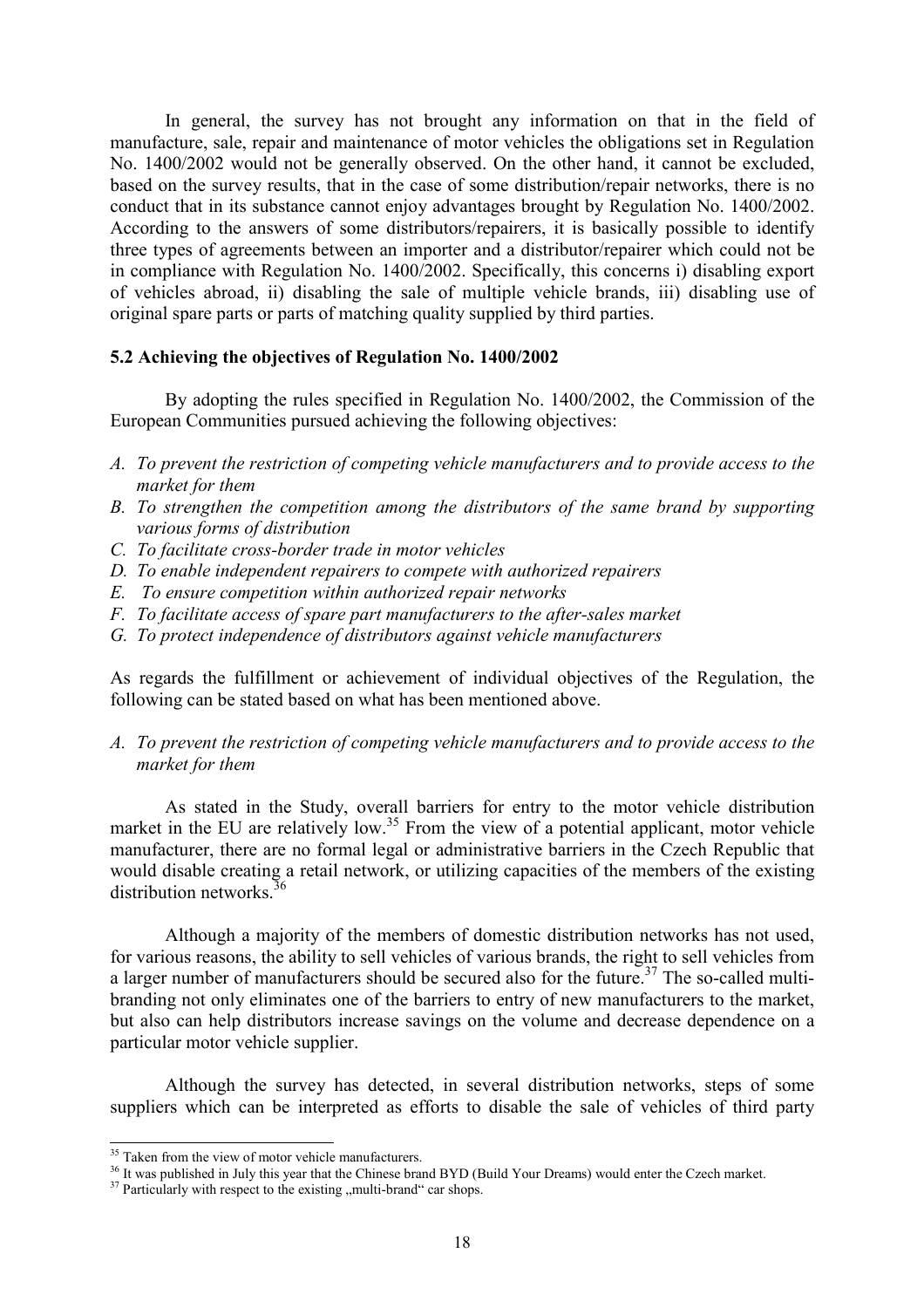brands, it can be generally stated with regard to the frequency of occurrences of such conduct that competing manufacturers are not restricted in the Czech Republic in an impermissible manner and they are not prevented from entering the market. It means that the first objective has been achieved.

## B. To strengthen the competition among the distributors of the same brand by supporting various forms of distribution

 As regards the forms of distribution, the European Commission states in the Evaluation Report to the application of Commission Regulation No. 1400/2002 that virtually all car manufacturers in all Member States have decided to utilize an agreement on quantitative selective distribution. The knowledge obtained by the survey do not indicate that the Czech Republic would be an exception in this respect.

 The quantitative selective distribution system enables a supplier to use criteria for the selection of distributors or repairers that directly limit their number. The consequence of quantitative systems appears to be, among others, a certain unification of distribution networks. The use of a uniform corporate identity, for example in a combination with marketing actions of an importer, does not only need to bring a higher customer comfort. The use of the quantitative system may mean for customers in the final consequence even a decreased ability of selection.

 In this connection, however, it should be noted that one of the key factors that decides on with which distributor of the respective network a customer will buy a vehicle, is the price. Although due to falling margins on vehicle sales and various sale actions the space for price competition inside a brand is decreasing, the ability to give a customer a more favourable offer remains, particularly as regards the members of foreign distribution networks.

 With respect to what has been mentioned above, it can be stated that the objective to strengthen competition among the distributors of the same brand by supporting various distribution forms has not been fully achieved in the Czech Republic.

# C. To facilitate cross-border trade in motor vehicles

 Although the Regulation has brought motor vehicle distributors a larger ability to focus also on other than domestic customers, it cannot be stated that this opportunity is used significantly. The facts found out by the survey indicate that the causes of this state are not in an impermissible restriction of cross-border trade, but they should be found mainly in an insufficient interest of foreign customers.

 Although the insufficient foreign demand may be caused by factors such as insufficient information or costs connected with the acquisition of a vehicle, according to information available, the cause of low sales to foreign customers can be the persistent difference in motor vehicle prices in individual Member States of the European Union.

 The relatively high level of motor vehicle prices in the Czech Republic is not only disadvantageous for customers. As proven by the survey results, the consequences of motor vehicle manufacturers' decisions about the price levels at which the vehicles supplied by them will be sold in the individual Member States are perceived particularly by the domestic members of distribution networks. So due to the set price conditions and the Czech crown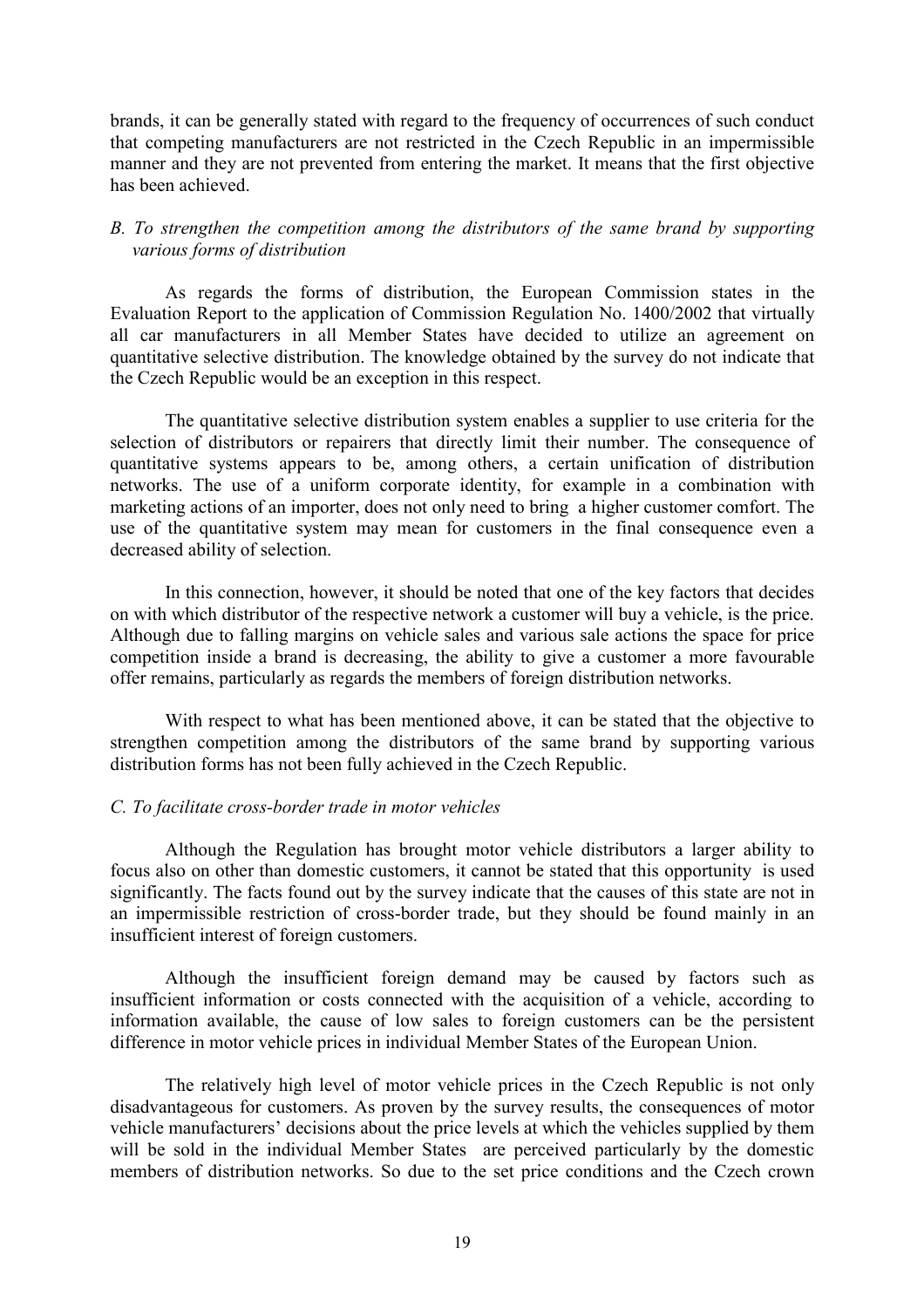exchange rate, Czech distributors only have a very limited ability to compete with the members of foreign distribution networks and to stand in the European competition.

 With regard to the fact that now the Office does not have data available that would confirm a higher rate of individual imports, it can be concluded that the objective to facilitate cross-border trade in motor vehicles has not been fully achieved in the Czech Republic at this moment.

#### D. To enable independent repairers to compete with authorized repairers

 An independent repairer is a provider of repair and maintenance services for motor vehicles not operating within the distribution system set up by the motor vehicle supplier. For the purpose of the Regulation, an independent repairer is also an authorized repairer to such extent in which it provides repair and maintenance services for motor vehicles which are not commonly repaired in the respective supplier's distribution system.

 The survey does not prove that authorized repairers have been prevented from providing repair and maintenance services for motor vehicles of competing suppliers. As mentioned above, the low volumes of repairs of third party brand vehicles are rather caused by a limited repair capacity of authorized repairers.

 Although there were no repairers standing outside motor vehicle suppliers' distribution systems among the questioned undertakings, establishing networks of independent repairers along with the minimum of complaints from the side of these undertakings do not indicate that independent repairers would be generally prevented from competing effectively with authorized repairers. It means that the fourth objective has been achieved.

## E. To ensure competition within authorized repair networks

 The data obtained by the survey prove that an overall majority of motor vehicle suppliers has used the possibility given them by the Regulation and for the selection of repair personnel they use the so-called qualitative selective distribution system. This system enables the applicant who meets pre-defined qualitative criteria to become a member of an authorized service network. On the one hand, the application of this type of distribution system guarantees an equal access of repairers to gain authorization and also the minimum quality standard of repair and maintenance services in relation to customers. On the other hand, it cannot be fully excluded that using qualitative distribution system in a combination with some other parameters set by motor vehicle suppliers can contribute to the decrease in the competition level inside a brand.

 The facts obtained by the survey clearly confirm the conclusion that repairers keep acquiring most of the necessary spare parts from the motor vehicle supplier. This does not only apply to repairs under warranty, where the use of such spare parts is expected, but also to repairs carried out by authorized repairers out of warranty. Use of the same spare parts<sup>38</sup>, along with the use of the same repair equipment and repair procedures, may mean the restriction of some competition parameters.

 Therefore, the objective to ensure competition within authorized repair networks has not been fully achieved in the Czech Republic.

<sup>38</sup> Which, in most cases, are sold for the same price.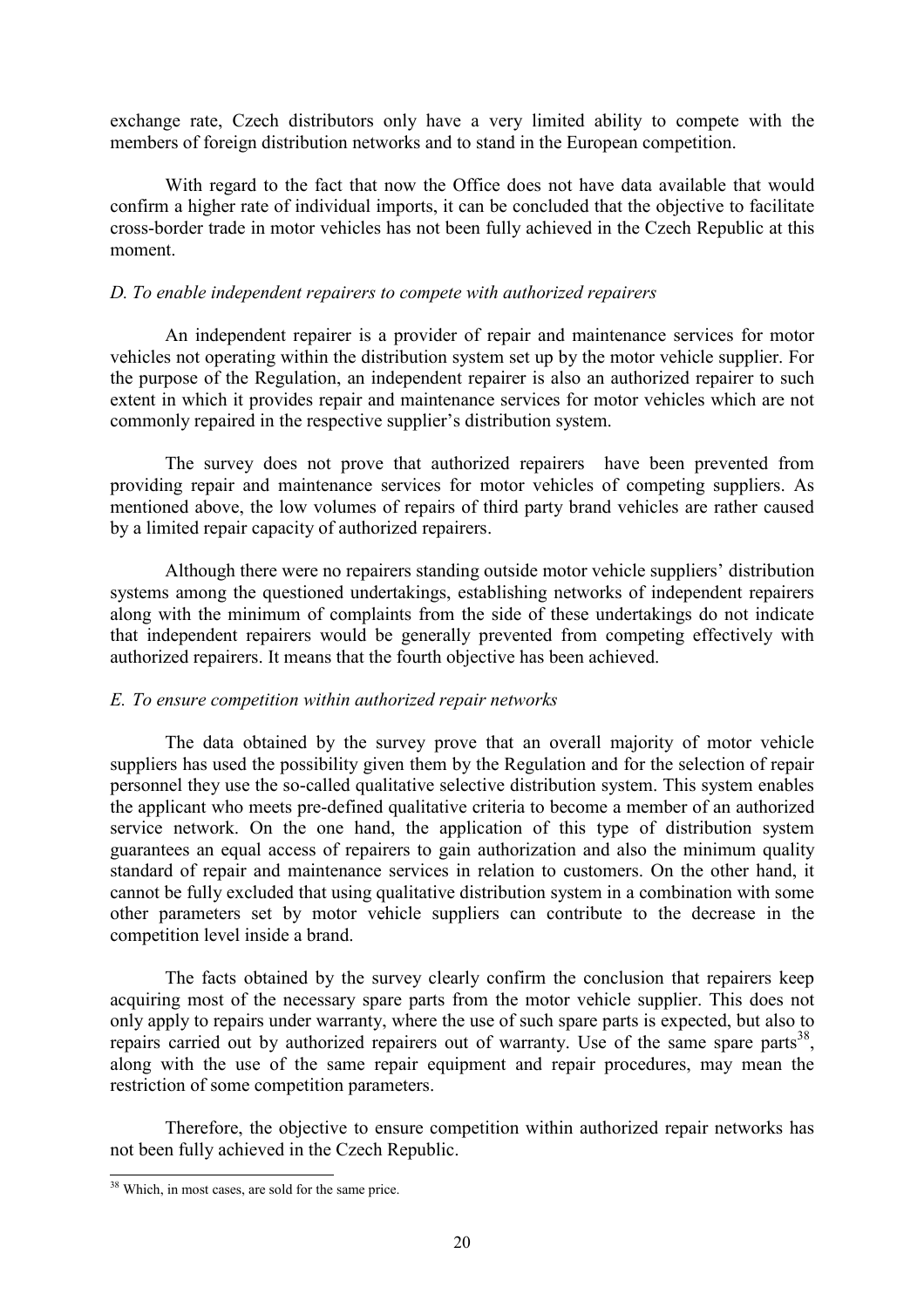#### F. To facilitate access of spare part manufacturers to the after-sales market

 In the after-sales market, there are basically two types of undertakings operating as providers: authorized repairers and the so-called independent repairers. According to the Study, an overwhelming majority of new motor vehicles is repaired within authorized repair networks and the share of the so-called independent repairers increases with the growing age of vehicles<sup>39</sup>

 As regards the after-sales service provided by independent repairers, the Office has no underlying information on existence of significant barriers that would prevent spare part manufacturers from supplying to this market. In this respect, the current situation in authorized repair networks is different.

 As it results from what has been mentioned above, the access of spare part manufacturers or distributors to authorized service networks is largely restricted. Although this state can surely be explained, for example, by additional costs connected with seeking alternative suppliers or savings on volumes, it can be assumed that the high volumes of spare parts supplied by importers are caused, among others, by the existence of spare part sales targets.

 With respect to what has been mentioned above, the situation where the access of spare part manufactures to authorized distribution networks is made difficult cannot be considered optimum from the view of both functional competition and consumers alone.

 It means that the objective to facilitate access of spare part manufacturers to the aftersales market has not been fully achieved in the Czech Republic.

#### G. To protect independence of distributors against vehicle manufacturers

As stated by the European Commission in the Evaluation Report to the application of Commission Regulation No. 1400/2002, independence of distributors of their suppliers was not, in its own, the Regulation's objective, but its enforcement was considered a secondary measure that should have supported the conduct in favour of competition. For this reason, the Regulation sets some minimum requirements that a vertical agreement between a manufacturer of motor vehicles and their distributor should meet.

 Although during the validity of the Regulation, the independence of distributors has been strengthened in some aspects<sup>40</sup>, the survey results prove that the independence of the members of distribution networks of motor vehicle manufacturers or their domestic agents remains considerable. The agents of vehicle manufacturers may affect a large number of matters<sup>41</sup>

 The unbalance of the importer-distributor relationship probably takes effect most typically in agreeing on sales targets. The bargaining position of distributors is proven also by the fact that importers, in some cases, do not take into consideration even the comments of associations which defend the interests of a larger number of distributors. It must be added

 $\overline{a}$ 

<sup>&</sup>lt;sup>39</sup> The data apply to the Federal Republic of Germany and they are valid as to 2004

<sup>&</sup>lt;sup>40</sup> Distributors have the ability to sell vehicles of multiple brands or the ability not to operate sale and repair simultaneously.

<sup>&</sup>lt;sup>41</sup> Starting with elements of the so-called corporate identity and ending with sold car accessories.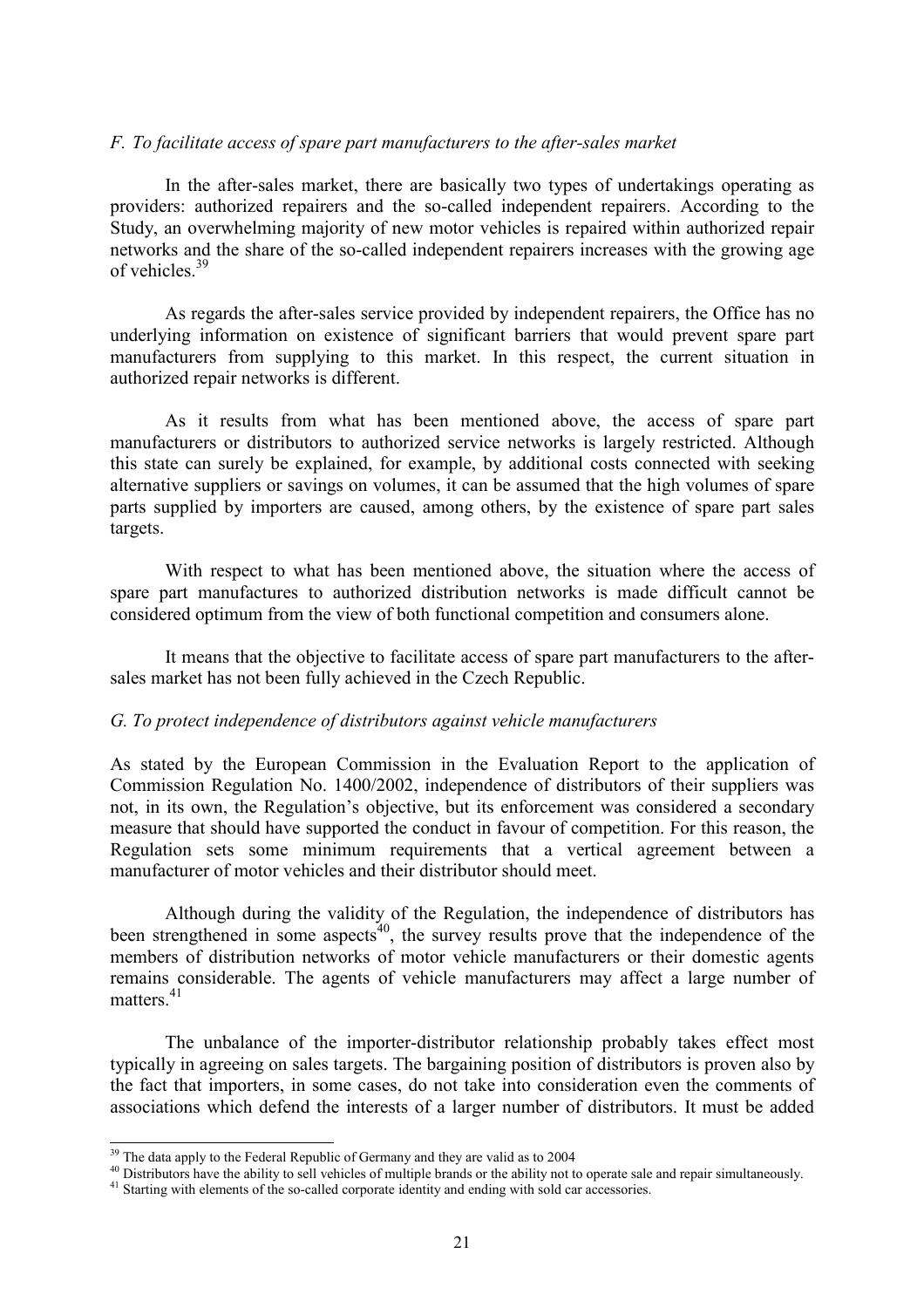that even strengthening the minimum elements of contractual protection, as contained in the Regulation, has not brought car distributors independence common in other economic sectors.

 The objective to ensure independence of distributors from vehicle manufacturers has not been completely achieved in the Czech Republic.

#### 5.3 Conclusion

 The members of authorized distribution and repair networks are not only intermediaries between motor vehicle manufacturers and customers. Authorized distributors and repairers are also important participants in competition in the motor vehicle sale and repair market. As proven also by this report, the competition in the motor vehicle sale and repair markets is at a good level in many aspects.<sup>42</sup>

 Although it can be assumed that the current state has been reached particularly due to the well-functioning of market mechanisms, the current standard of competitive environment in the motor vehicle sale and after-sales markets has been affected, undoubtedly, also by Regulation No. 1400/2002.

 With regard to the facts provided in this report, the Office for the Protection of Competition wants to pay attention to the following priorities in the motor vehicle sector in the immediate future.

 First, to improve information on the rights and obligations arising from the Regulation. For this purpose, brief instructions for consumers and the members of authorized distribution networks have been adopted.These instructions, along with this report, are published and they will be also submitted to organizations representing the interests of the above-mentioned undertakings.

 Second, those areas where the survey has found a possible existence of market anomalies will be subjected to the Office´s examination so that they can be identified and specific causes of these failures can be eliminated. These include, in particular, the area of after-sales services.

 Third, the Office is prepared to actively contribute to the ongoing discussion on the form of the future European competition legislation regarding motor vehicles. For this purpose, this report will be submitted to the European Commission.

 $\overline{a}$ 

<sup>&</sup>lt;sup>42</sup> Despite of not achieving some objectives set by the Regulation.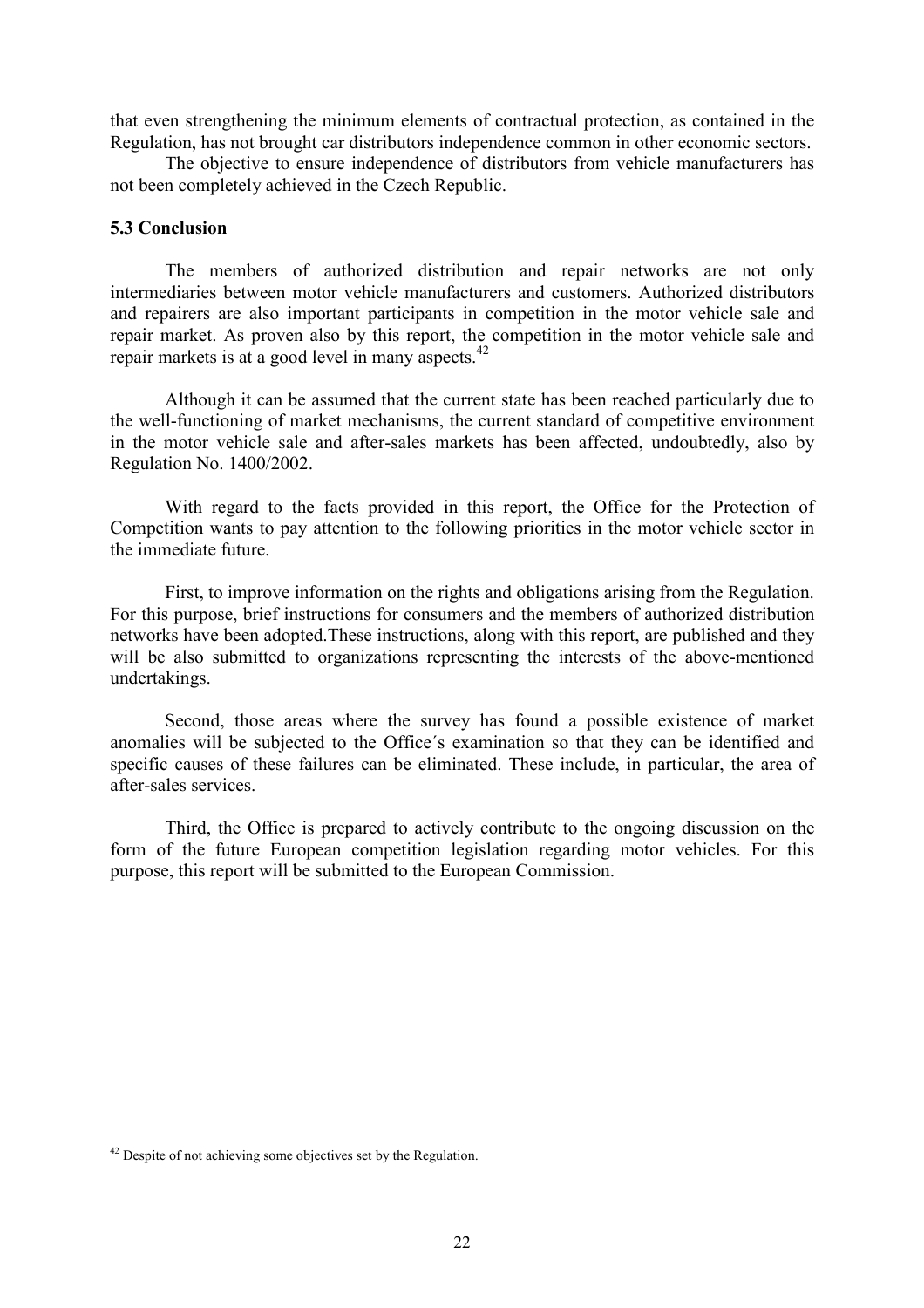# RECOMMENDATIONS FOR CONSUMERS AND THE MEMBERS OF AUTHORIZED DISTRIBUTION NETWORKS

 The sector of motor vehicle distribution and repairs is one of the sectors that are of utmost importance for European consumers. The European consumer considers acquisition of a motor vehicle<sup>1</sup> the second most important investment<sup>2</sup>. As it implies from the results of the study titled "Developments in car retailing and after-sales markets under the Regulation", which was worked out for the European Commission by the consultancy company London Economics, almost 5 % of overall consumer costs were reserved for the purchase<sup>3</sup> of motor vehicles in the years 1997-2004.

 The specific problems in the field of motor vehicle distribution and repairs in the European Union is regulated in Commission Regulation (EC) No. 1400/2002 of 31 July 2002 on the application of Article 81(3) of the Treaty<sup>4</sup> to categories of vertical agreements and concerted practices in the motor vehicle sector (hereinafter referred to as "Regulation" or "Regulation No. 1400/2002"). The Regulation applies to vertical agreements where they relate to conditions under which parties may buy, sell or resell motor vehicles, spare parts for motor vehicles or repair and maintenance services for motor vehicles.

 The rules contained in the Regulation bring a practical benefit not only to end users, but also to undertakings that participate in the competition in the motor vehicle sale and aftersales markets. With regard to the fact that not even today, after more than six years of the Regulation's functioning, is there a hundred percent awareness among consumers and market participants on benefits that the Regulation brings, the Office for the Protection of Competition has decided for the following recapitulation.

 The recapitulation is divided into two parts. The first part, designed for consumers, is focused on informing consumers on both benefits that result, directly or indirectly, for them from the Regulation and some circumstances which may arise in connection with the acquisition, repairs and maintenance of a motor vehicle. The other part, designed for authorized distributors and repairers, is to briefly outline the main requirements that the Regulation poses on the relationship between an authorized distributor/repairer and a motor vehicle supplier as regards trade and commitments.

<sup>&</sup>lt;sup>1</sup> This applies to new motor vehicles.

<sup>&</sup>lt;sup>2</sup> Just after the acquisition of real estate.

<sup>&</sup>lt;sup>3</sup> Costs connected with vehicle repairs and maintenance are not included.

<sup>&</sup>lt;sup>4</sup> Treaty establishing the European Community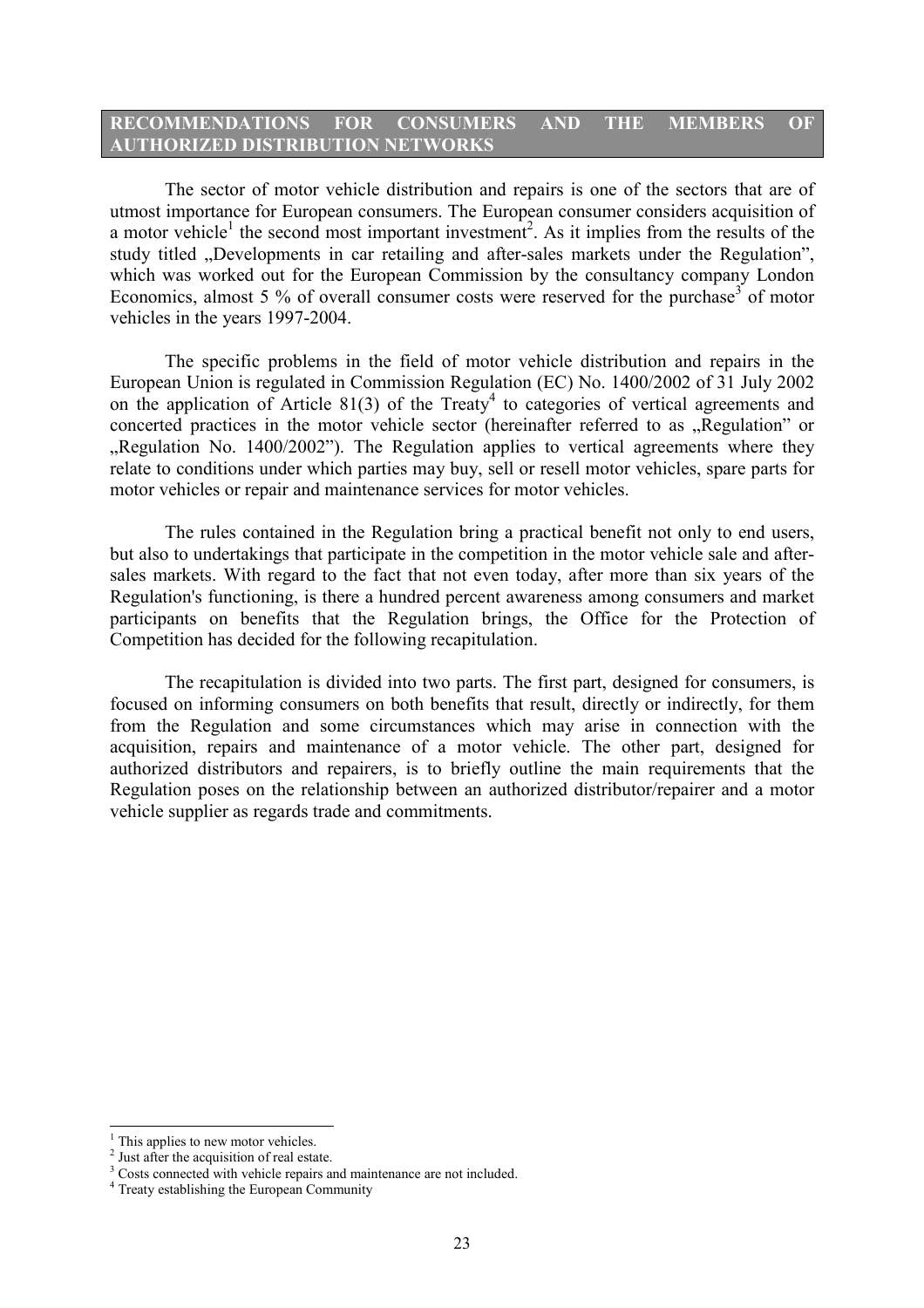# PART I – REGULATION NO. 1400/2002 FROM THE VIEW OF CONSUMERS

The Regulation enables the consumer, among others:

- To purchase vehicles of multiple brands (including brands made outside a group) from one distributor on condition that the distributor is interested in offering and has the capacity to offer vehicles of multiple brands;
- To purchase a vehicle of the same brand, matching equipment and parameters from any authorized distributor of that brand within the European Union;
- To carry out repairs under warranty and repairs carried out free of charge at any authorized repairer of the given brand within the EU on condition that the respective repairer is able to make such a repair;
- To use, within the after-warranty service, the services of so-called independent repairers which have ensured access to the same technical information, diagnostic or other repair devices, software and trainings to which the members of authorized repairer networks have access;
- To require that for a repair performed out of warranty a spare part of matching quality supplied by a third party is used;
- To buy a vehicle or spare part at a different price than the price stated in the manufacturer's pricelist;
- To finance the purchase of a vehicle through leasing on condition that the respective distributor is interested to offer such financial product.

# Twelve things that are worth considering when purchasing a car and using aftersales services

# a) Before purchase

 Before you proceed to the purchase of a car, it is useful to carry out a small market research.

- It is a common practice with most distributors that on their website you can find the exact technical specification of the offered vehicles including recommended prices. If you have not decided on a particular brand yet, it is useful to browse through the offers of competing brand distributors.
- When browsing through the offers of individual distributors, you do not need to concentrate only on distributors in the place of your residence. It is possible that a distributor somewhere else in the Czech Republic will sell you the same vehicle under more advantageous conditions.
- Apart from the websites of Czech distributors, you can also visit the websites of foreign distributors of a particular brand. When deciding on in which country of the European Union you can acquire your selected car most advantageously, the material Car Price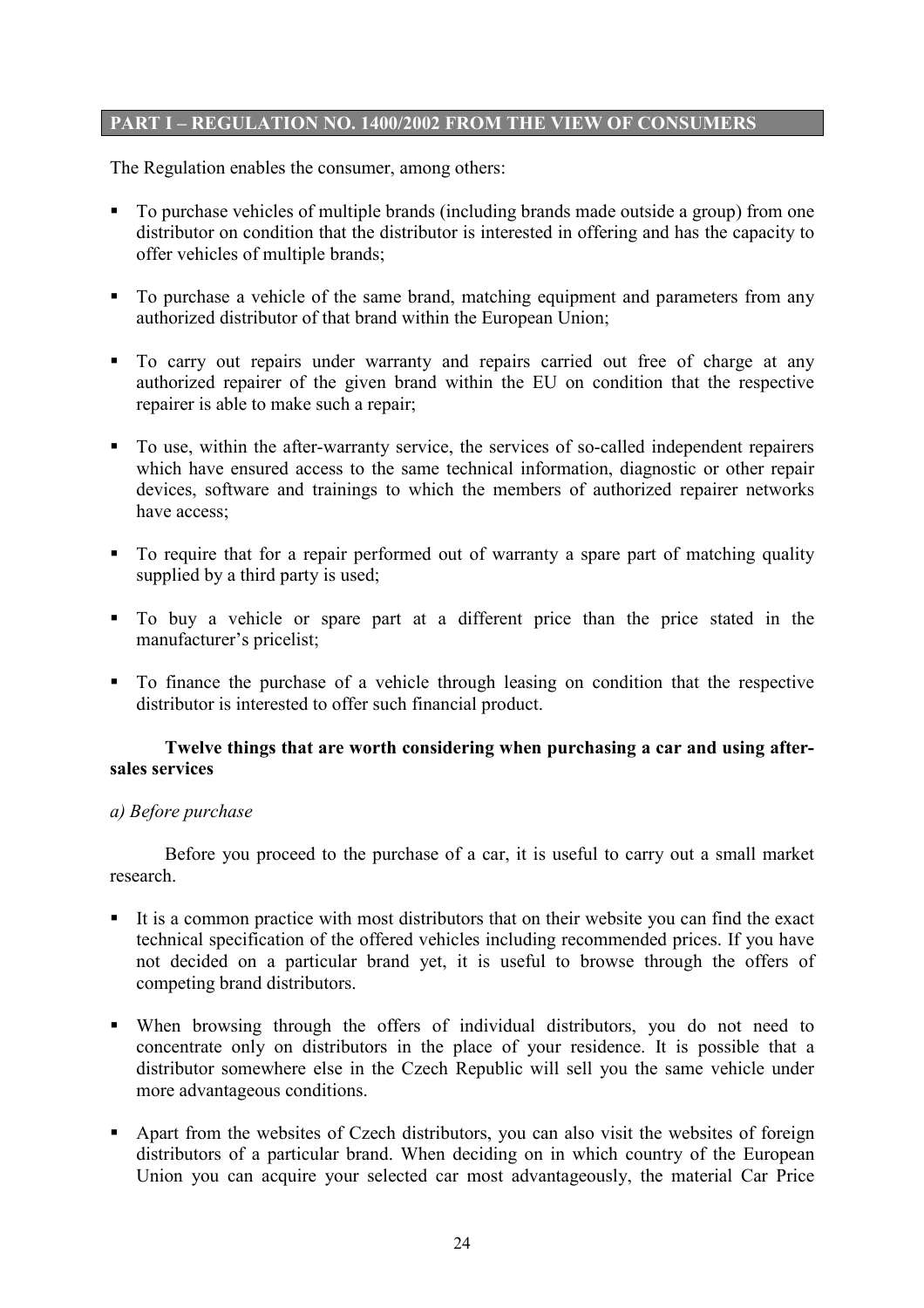Report in the European Union, which the European Commission publishes every year on its website<sup>5</sup>, can help you considerably. As it is indicated in the current report, the prices of motor vehicles in 2007 were on average the highest in the Czech Republic among the Member States of the European Union. The purchase of a vehicle in a different Member State should not have any effect on warranty recognition in the Czech Republic.

 If you decide to purchase in a different Member State of the EU, you can use the services of the so-called brokers. Simply said, a broker is an individual or a legal entity purchasing a vehicle on behalf of the customer. Apart from purchase, the broker can arrange also other necessary formalities connected with the import of your vehicle for you. You should pay the maximum attention to the selection of the right broker.

# b) Purchase

- According to the competition law, the prices in pricelists can only be recommended or maximum prices. When purchasing a vehicle, you can try to bargain over the price of the vehicle and its equipment. It is also useful to monitor whether the importer will not announce the so-called sale action for your selected model. At these actions, it is usually possible to acquire such vehicle with a discount or with special equipment. However, it usually applies to sale actions that the distributor's space for providing a discount on the advertised offer is very limited.
- If you do not hurry with purchasing a car, it may be useful to wait with the purchase until the end of the year. In this period, many distributors try to sell the so-called stock vehicles.
- Before purchasing a car, it is useful to test it in the form of a demonstration drive. The distributor is obliged to demonstrate the vehicle at your request.
- Choose such a form of financing that is most convenient to you. If you do not have the corresponding cash available, a vehicle can usually be financed in the form of financial leasing or consumer credit provided that the relevant conditions are fulfilled. If you are an entrepreneur, you can use also the so-called operational leasing. However, in these forms of financing it is useful to get carefully acquainted with the contract terms in advance, particularly with the amount of the respective interest rates.

# c) Repairs and maintenance

- If, during the warranty period, a technical defect appears on your vehicle, it should be possible to repair it at any authorized repairer of that brand, regardless of the location where the vehicle was purchased.
- Authorized repairers usually meet the uniform quality criteria. So it should not happen to you that the local authorized repairer will not be able to solve a common repair under warranty. If this situation happens for any reason, it would be probably necessary to deliver the vehicle to the place where it was purchased. The same may happen in the situation where a vehicle was purchased through a broker.

<sup>&</sup>lt;sup>5</sup> http://ec.europa.eu/comm/competition/sectors/motor\_vehicles/prices/report.html.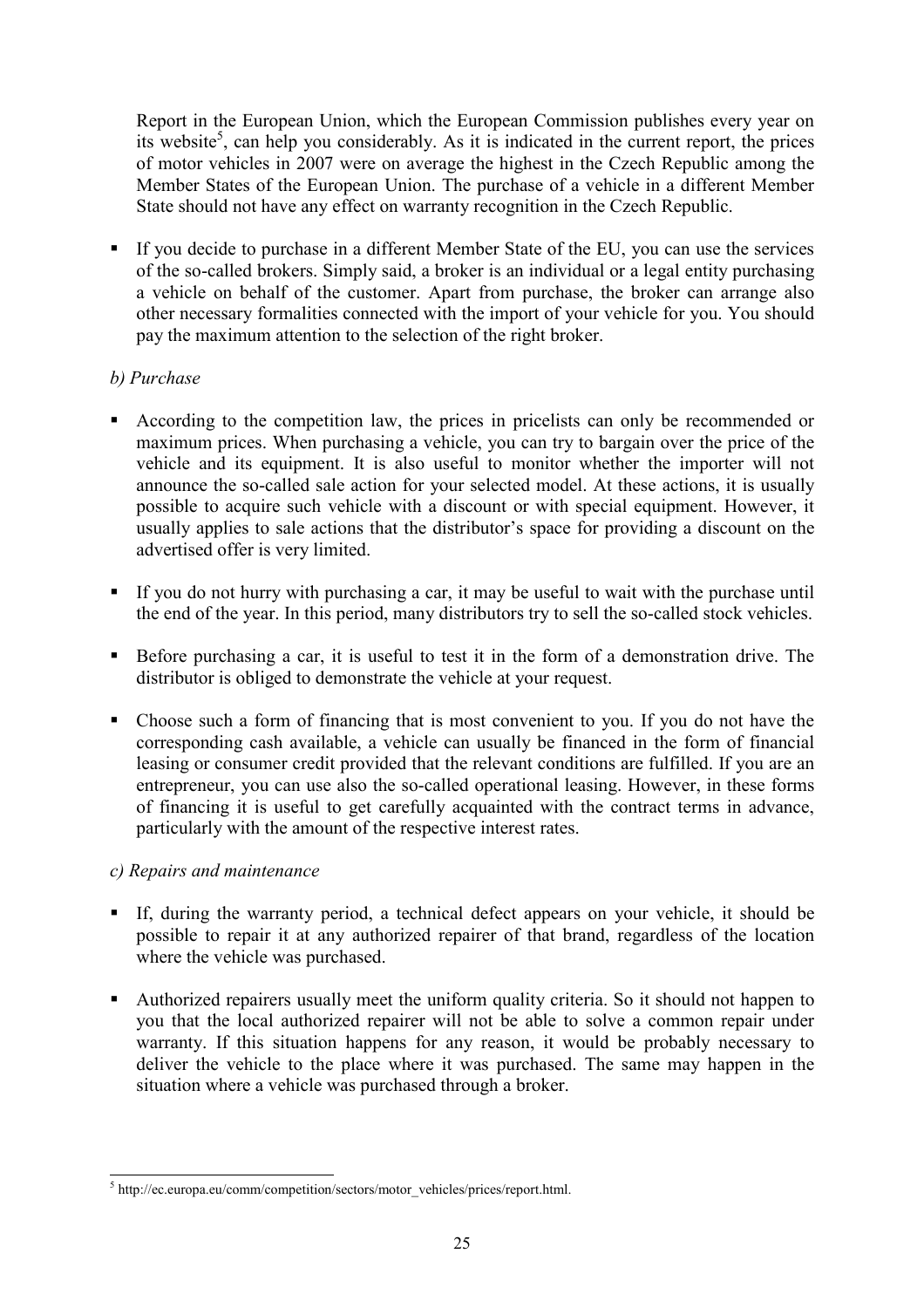- If the authorized distributor from which you have purchased your vehicle does not carry out repairs of vehicles, such distributor is obligated to ensure the repair of your vehicle under warranty in a different manner.
- Carrying out a so-called warranty inspection outside an authorized network should not be the reason for refusing to recognize the warranty on condition that such a repair does not relate to the claimed defect in any way.

# **NOTICE**

The above-mentioned information should contribute to greater consumers' awareness on the content of Regulation No. 1400/2002. At the same time, it should inform consumers on some situations which may arise in connection with the purchase, repair or maintenance of a motor vehicle. The information is not legally binding and it does not supersedes the applicable legal regulations or the current or future decisions of the Office for the Protection of Competition, general courts or the relevant authorities of the European Communities.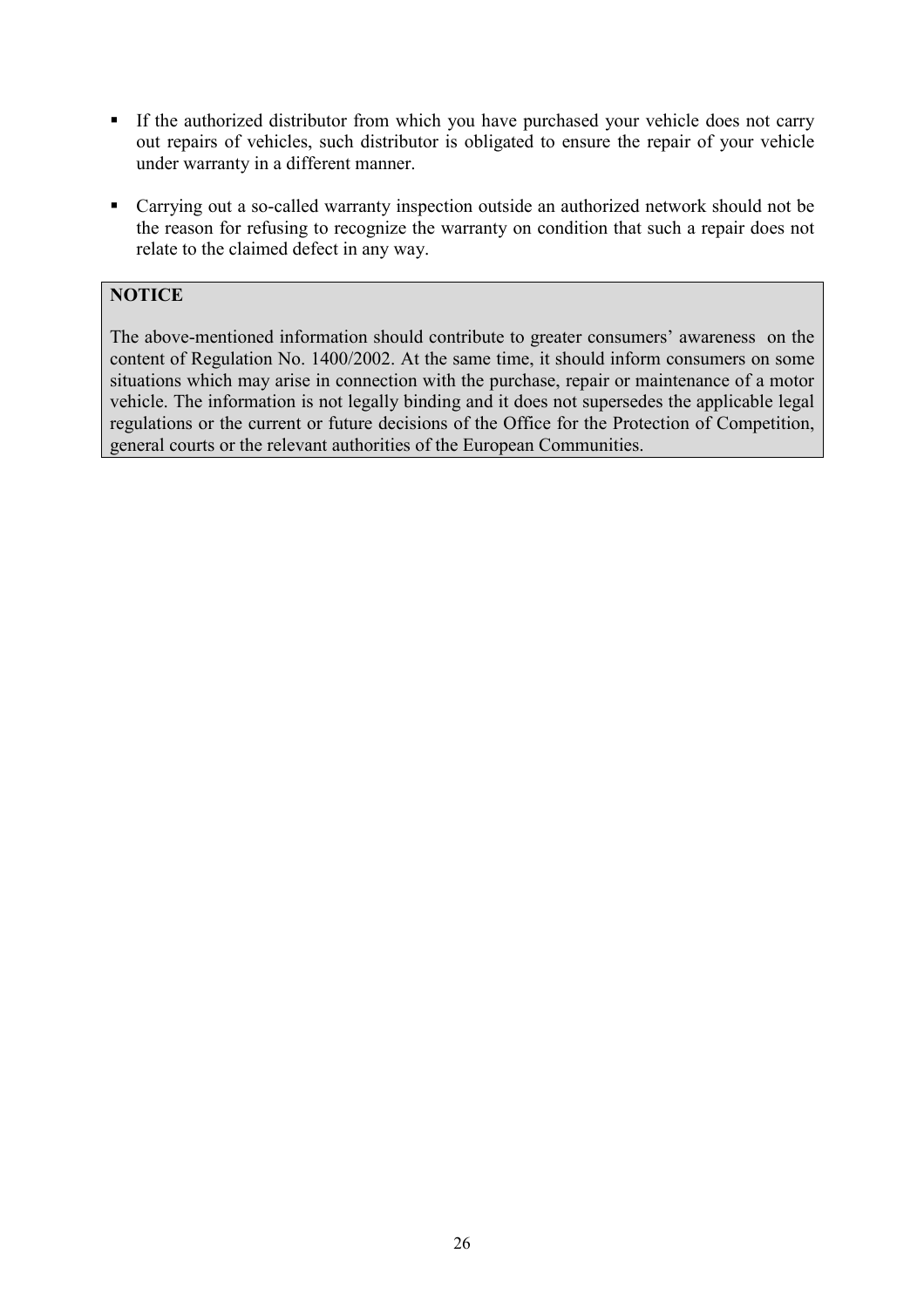# PART II – REGULATION NO. 1400/2002 FROM THE VIEW OF AUTHORIZED DISTRIBUTORS AND AUTHORIZED REPAIRERS

 If a motor vehicle supplier on one side and an authorized distributor/repairer on the other side want their vertical agreement to enjoy the benefits that Regulation No. 1400/2002 offers, the agreement to which they are counterparties should meet the following conditions.

# 1. General conditions applicable to the sale and repairs of vehicles

## a) Market share

 The share of a motor vehicle supplier in the relevant market on which it sells new motor vehicles, spare parts for motor vehicles or repair and maintenance services does not exceed 30 %. However, the market share threshold for the application of the exemption shall be 40 % for agreements establishing quantitative selective distribution systems for the sale of new motor vehicles.

 Those thresholds shall not apply to agreements establishing qualitative selective distribution systems.

# b) Duration

The agreement is concluded for a period of at least five years; in this case, each party must undertake to notify the other party of its intent not to renew the agreement at least six months in advance.

or

- The agreement is concluded for an indefinite period of time; in this case the **notice period** for a proper termination of the agreement must be for both parties at least two years; this period shortens to at least one year, where
- − the supplier, by law or based on a special agreement, is to pay an adequate compensation on terminating the agreement, or
- − the supplier terminates the agreement when it is necessary to reorganize the entire network or its substantial part.
- c) The possibility to appeal to an independent expert or arbitrator
- The agreement provides each party with the right to refer disputes regarding the fulfillment of its contractual obligations to an independent expert or arbitrator. These disputes may relate, among others, to subsidies, commitments, setting or reaching sales targets, carrying out stock requirements, carrying out the requirement to provide or use demonstration vehicles, the conditions for the sale of multiple brands, the question of the restriction to extend a distributor's business due to the prohibition to operate our of an unauthorized place of establishment, and the legitimacy of notice of the termination of the agreement.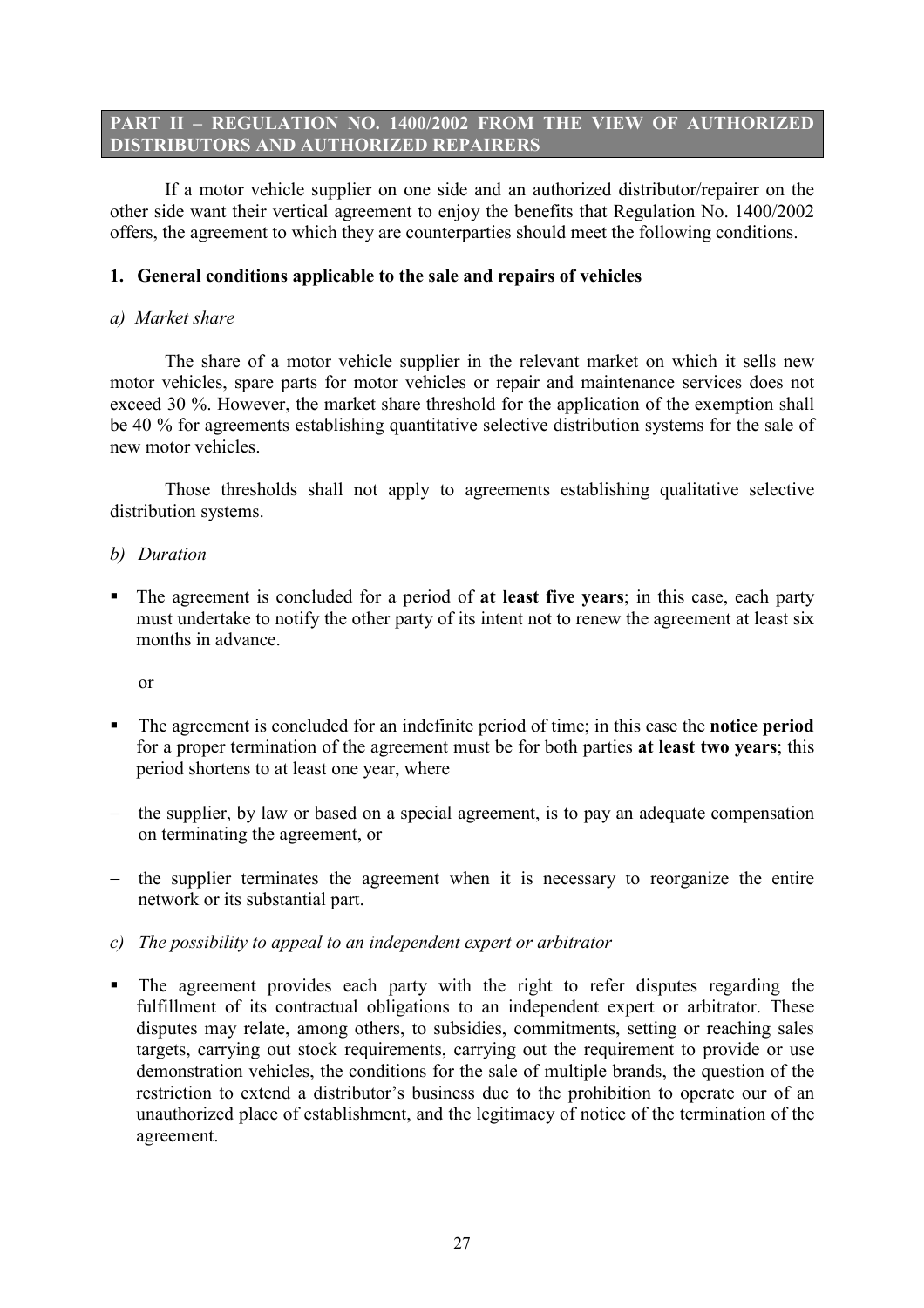# 2. Impermissible restrictions

The stipulations contained in the agreement must not, directly or indirectly, have as its subject-matter:

- a) Sales and repairs of vehicles
- The restriction of the distributor's or repairer's ability to determine its sale price, without prejudice to the supplier's ability to recommend a sale price or to impose a maximum sale price;
- **The restriction of the territory** into which, or of the customers to whom, the distributor or repairer may sell the contract goods or services; however, this shall not apply to:
- − the restriction of active sales to the exclusive territory or to an exclusive customer group reserved to the supplier or allocated by the supplier to another distributor or repairer where such a restriction does not limit sales by the customers of the distributor or repairer;
- − the restriction of sales to end users by a distributor operating at the wholesale level of trade;
- − the restriction of sales of new motor vehicles and spare parts to unauthorized distributors by the members of a distribution system in markets where selective distribution is applied;
- − the restriction of the buyer's ability to sell components, supplied for the purposes of incorporation to other products, to customers who would use them to manufacture the same type of goods as those produced by the supplier;
- **the restriction of cross-supplies between distributors or repairers** within a selective distribution system, including between distributors or repairers operating at different levels of trade;
- the restriction of active or passive sales of new passenger cars or light commercial vehicles, spare parts for any motor vehicles or repair and maintenance services for any motor vehicle to end users by members of a selective distribution system operating at the retail level of trade in markets where selective distribution is used. The exemption shall not apply to agreements containing a prohibition on a member of a selective distribution system from operating out of an unauthorized place of establishment;
- the imposition of a direct or indirect commitment not to compete;
- the imposition of any direct or indirect obligation causing that the members of a distribution system cannot sell motor vehicles or spare parts of specific competing suppliers or provide repair and maintenance services for motor vehicles of specific competing suppliers;
- the imposition of any direct or indirect obligation causing that the distributor or authorized repairer cannot, after the termination of the agreement, manufacture, buy, sell or resell motor vehicles or provide repair or maintenance services.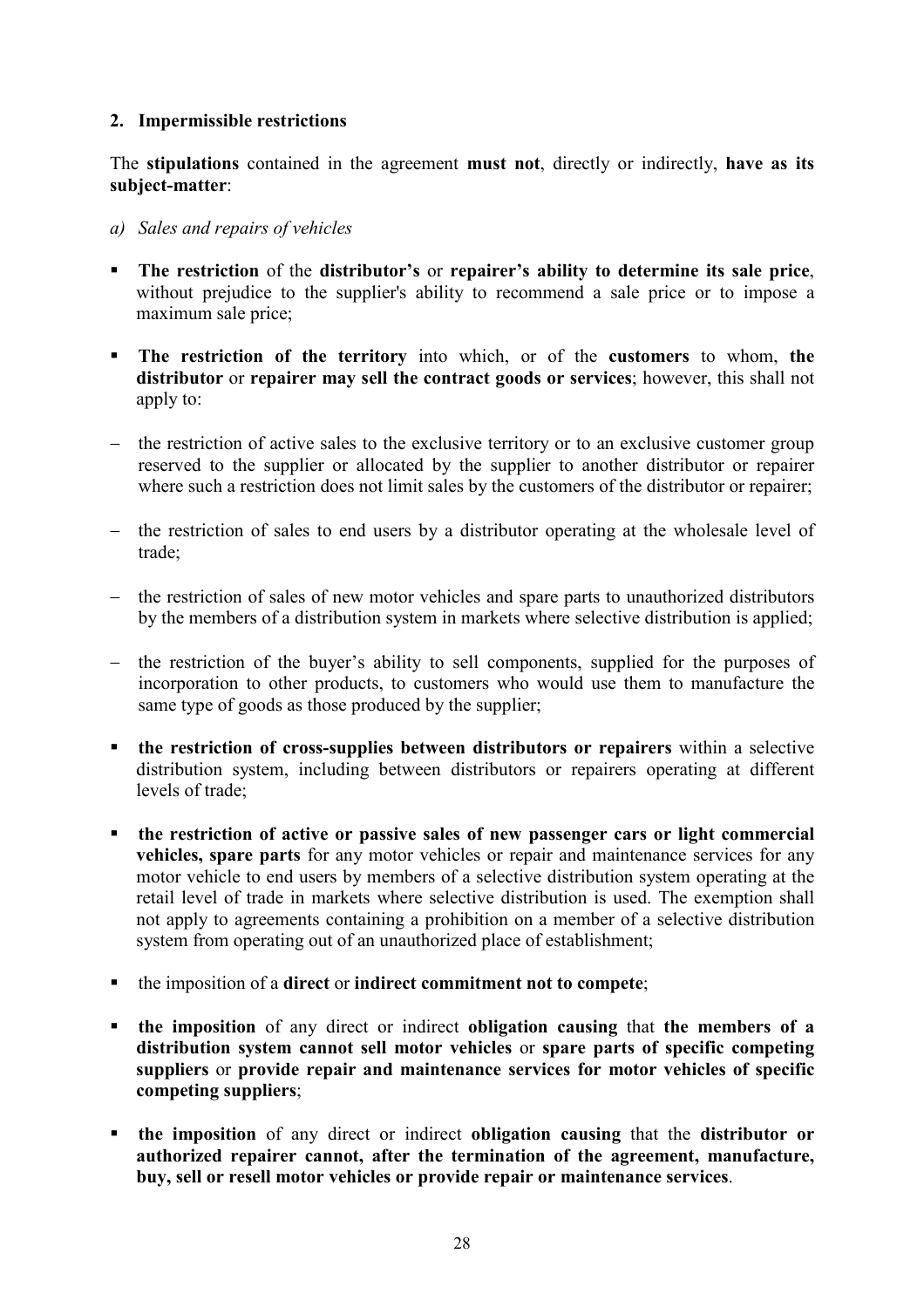# b) Sale of vehicles

- **the restriction** of the distributor's ability to sell any new motor vehicle which corresponds to a model within its contract range;
- the restriction of active or passive sales of new motor vehicles other than passenger cars or light commercial vehicles to end users by members of a selective distribution system operating at the retail level of trade in markets where selective distribution is used without prejudice to the supplier's ability to prohibit a member of that system from operating out of an unauthorized place of establishment;
- **the restriction** of the distributor's ability to subcontract the provision of repair and maintenance services to authorized repairers without prejudice to the supplier's ability to require the distributor to give end users the name and address of the authorized repairer or repairers in question before the conclusion of a sales contract and, if any of these authorized repairers is not in the vicinity of the sales outlet, also to tell end users how far the repair shop or repair shops in question are from the sales outlet; however, such obligations may only be imposed provided that similar obligations are imposed on the distributors whose repair shop is not on the same premises as their sales outlet;
- **the imposition of any direct or indirect obligation causing the distributor not to sell** leasing services relating to contract goods or corresponding goods;
- **the imposition of any direct or indirect obligation on any distributor of passenger cars** or light commercial vehicles within a selective distribution system which limits the distributor's ability to establish additional sales or delivery outlets at other locations within the common market where selective distribution is applied;
- c) Vehicle repairs and maintenance
- the restriction of the authorized repairer's right to determine its activities when providing repair and maintenance services and the sale of spare parts;
- **the restriction of the sales of spare parts** for motor vehicles by the members of a selective distribution system to independent repairers that use these parts for repairs and maintenance of motor vehicles;
- the restriction agreed between a supplier of original spare parts or spare parts of matching quality, repair tools or diagnostic and other equipment and a manufacturer of motor vehicles, which limits the supplier's ability to sell these goods and services to authorized or independent distributors or to authorized or independent repairers or end users;
- the restriction of a distributor's or authorized repairer's ability to obtain original spare parts or spare parts of matching quality from a third undertaking of its choice and to use them for the repair or maintenance of motor vehicles, without prejudice to the ability of the supplier of new motor vehicles to require the use of original spare parts supplied by it for repairs carried out under warranty, free servicing and vehicle recall work;